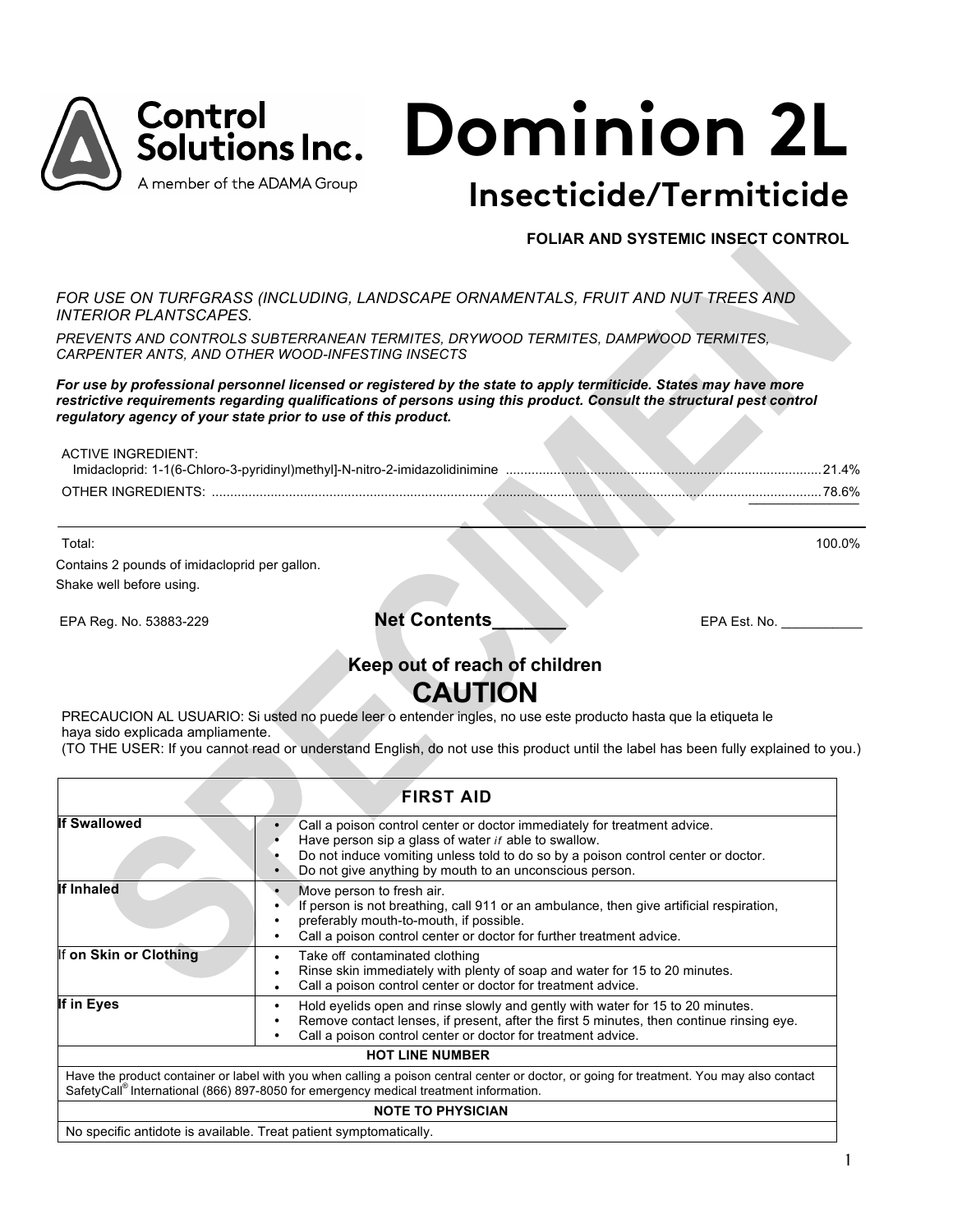## **PRECAUTIONARY STATEMENTS HAZARDS TO HUMANS AND DOMESTIC ANIMALS**

**CAUTION:** Harmful if swallowed, inhaled, or absorbed through skin. Avoid contact with skin, eyes, or clothing. Avoid breathing spray mist. Wash thoroughly with soap and water after handling. Remove contaminated clothing and wash before reuse. Keep children or pets away from treated area until dry.

## **Personal Protective Equipment (PPE)**

Personal Protective Equipment (PPE):

Applicators and other handlers (mixers and loaders) must wear:

- Long-sleeved shirt and long pants

- Chemical-resistant gloves made of any waterproof material such as barrier laminate, butyl rubber, nitrile rubber, neoprene rubber, natural rubber, polyvinylchloride (PVC) or viton.

- Shoes plus socks

In addition: all pesticide handlers must wear protective eyewear when working in a non-ventilated space or when applying termiticide by rodding or sub-slab injection.

Follow manufacturer's instructions for cleaning/maintaining PPE. If no such instructions for washables, use detergent and hot water. Keep and wash PPE separately from other laundry.

**Engineering controls statements:** When handlers use closed systems, enclosed cabs, or aircraft in a manner that meets the requirements listed in the Worker Protection Standard (WPS) for agricultural pesticides [40 CFR 170.240(4)(4-6)], the handler PPE requirements may be reduced or modified as specified in the WPS.

## **USER SAFETY RECOMMENDATIONS**

#### **User should:**

- Wash thoroughly with soap and water after handling and before eating, drinking, chewing gum, or using tobacco.
- Remove and wash contaminated clothing before reuse.

## **ENVIRONMENTAL HAZARDS**

This product is highly toxic to aquatic invertebrates. Do not apply directly to water, to areas where surface water is present or to intertidal areas below the mean high water mark. Do not contaminate water when disposing of equipment washwaters.

This product is highly toxic to bees exposed to direct treatment or residues on blooming plants or weeds. Do not apply this product or allow it to drift to blooming plants or weeds if bees are foraging in the treatment area.

This chemical demonstrates the properties and characteristics associated with chemicals detected in groundwater. The use of this chemical in areas where soils are permeable, particularly where the water table is shallow, may result in groundwater contamination.

Apply this product only as specified on this label. Extreme care must be taken to avoid runoff. Apply only to soil or other fill substrate that will accept the solution at the specified rate. Do not treat soil that is water-saturated or frozen or in any conditions where run-off or movement from the treatment area (site) is likely to occur.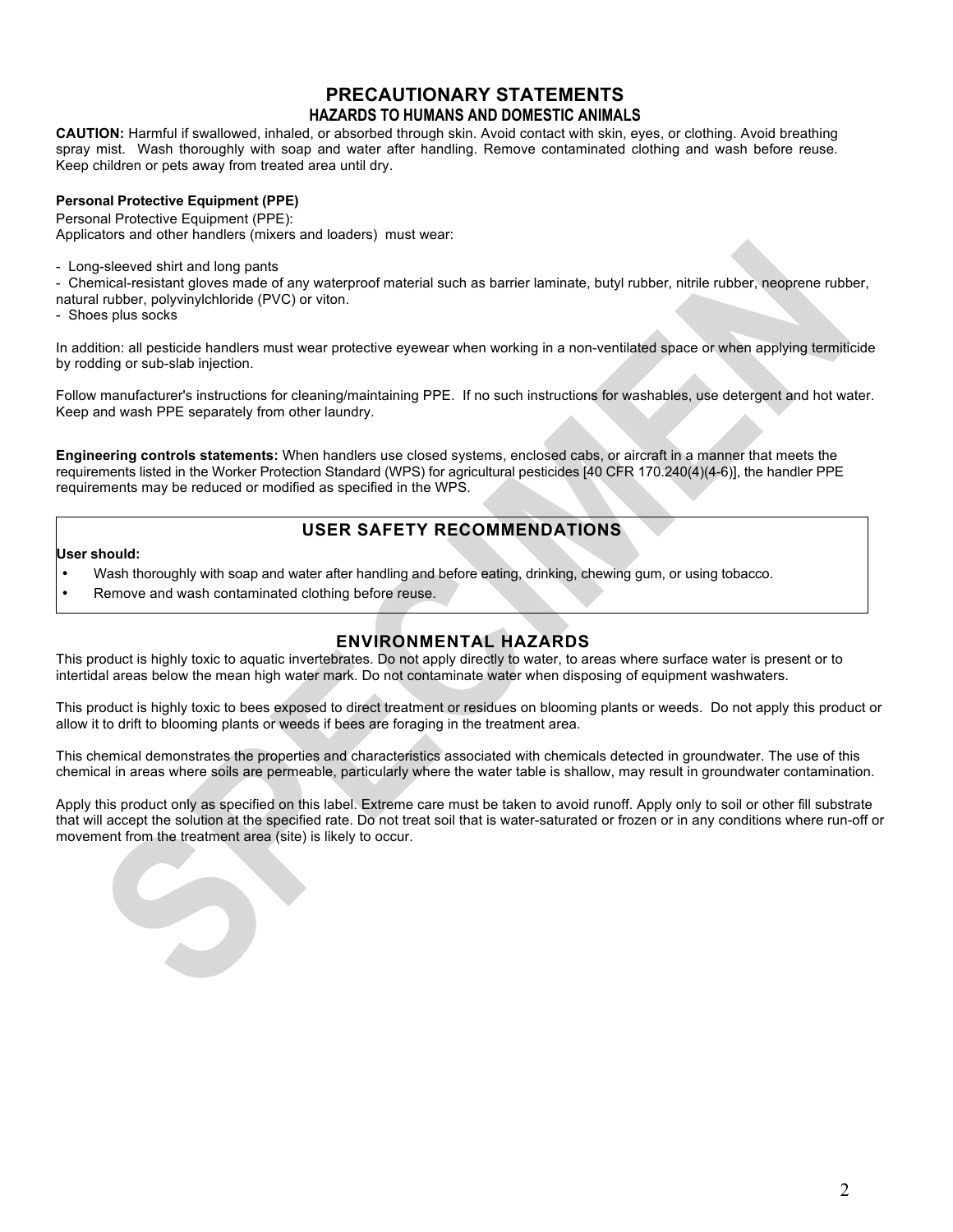## **PROTECTION OF POLLINATORS**



Pesticide incidents (for example, bee kills) should immediately be reported to the state/tribal lead agency. For contact information for your state, go to: www.aapco.org/officials.html. Pesticide incidents should also be reported to the National Pesticide Information Center at: www.npic.orst.edu or directly to EPA at: beekill@epa.gov.

## **DIRECTIONS FOR USE**

It is a violation of Federal law to use this product in a manner inconsistent with its labeling.



Do not apply Dominion 2L while bees are foraging. Do not apply Dominion 2L to plants that are flowering. Only apply after all flower petals have fallen off.

Do not apply this product in a way that will contact workers or other persons, either directly or through drift. Only protected handlers may be in the area during application. For any requirements specific to your State or Tribe, consult the agency responsible for pesticide regulation.

## **NON-AGRICULTURAL USE REQUIREMENTS**

The requirements in this box apply to uses of this product that are NOT within the scope of the Worker Protection Standard for agricultural pesticides (40 CFR part 170). The WPS applies when this product is used to produce agricultural plants on farms, forests, nurseries, or greenhouses.

Keep children and pets off treated area until dry.

## **APPLICATION AS A TERMITICIDE**

DOMINION 2L may be used in and along outside perimeter of structures and building construction to prevent and control termite infestations.

## **USE INSTRUCTIONS**

For subterranean termite control, specific treatment instructions may differ due to regulations, treatment procedures, soil types, construction practices and other factors. The purpose of chemical soil treatment for termite control is to establish a continuous chemical treated zone (horizontal and/or vertical) between the wood and other cellulose material in the structure and the termite colonies in the soil. Follow all federal, state, and local regulations and treatment standards for protection of a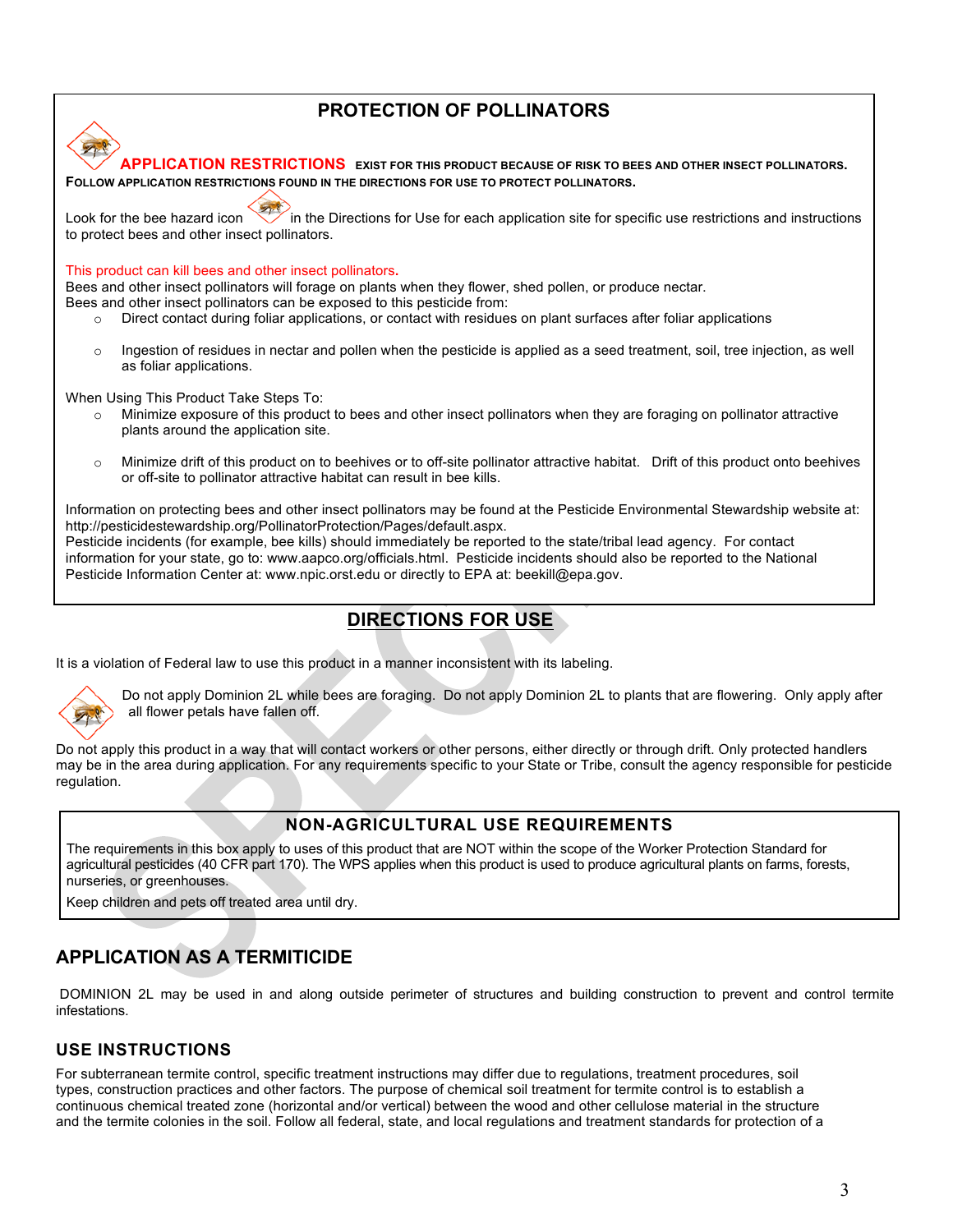structure from termites. The establishment of an aerial or above ground colony may require additional treatments to control the termites, as well as landscape modifications, and/or structural repairs to deny termites of a moisture source. Use a 0.05% to 0.1% dilution based on current practices. For a typical control situation, a 0.05% dilution is used. A 0.1% dilution may be used when a severe or persistent infestation exists.

When treating adjacent to an existing structure, the applicator must check the area to be treated, and immediately adjacent areas of the structure, for visible and accessible cracks and holes to prevent any leaks or significant exposures to persons occupying the structure. People present or residing in the structure during application must be advised to remove their pets and themselves from the structure if they see any signs of leakage. After application, the applicator is required to check for leaks. All leaks resulting in the deposition of termiticide in locations other than those prescribed on this label must be cleaned up prior to leaving the application site. Do not allow people or pets to contact contaminated areas or to reoccupy contaminated areas of the structure until the cleanup is completed.

Structures that contain wells or cisterns within the foundation of the structure can only be treated using the treated backfill method described in the treatment around wells and cisterns section *of* this label. Consult state and local specifications for recommended distances of wells from treated area, or if such regulations do not exist, refer to Federal Housing Administration Specifications (H.U.D.) for guidance.

**MIXING:** Refer to **MIXING TABLE** for correct amount of DOMINION 2L to be used.

Follow this procedure for mixing the termiticide dilution:

- 1. Fill tank to 1/3 full.
- 2. If using large sprayer, start pump to begin bypass agitation and place end of treating tool in tank to allow circulation through hose.
- 3. Add appropriate amount of DOMINION 2L. Add remaining amount of water. Let pump run and allow recirculation through the hose for 2 to 3 minutes.

*[Only one of the tables below will be used based upon the size of container offered for sale]*

*[For 55 fl oz size only]*

| <b>MIXING TABLE FOR DOMINION 2L</b> |                      |                           |  |  |
|-------------------------------------|----------------------|---------------------------|--|--|
| <b>EMULSION CONCENTRATE</b>         | <b>GALLONS WATER</b> | <b>AMOUNT OF IMI 2 LB</b> |  |  |
| 0.05%                               | 100                  | 27.5 fl oz                |  |  |
|                                     | 50                   | 13.8 fl. oz.              |  |  |
|                                     | 25                   | $6.9f$ loz                |  |  |
|                                     |                      | $0.3 f$ l oz              |  |  |
| 0.1%                                | 100                  | 55.0 fl. oz.              |  |  |
|                                     | 50                   | 27.5 fl oz                |  |  |
|                                     | 25                   | 13.8 fl oz                |  |  |
|                                     |                      | $0.6f$ loz                |  |  |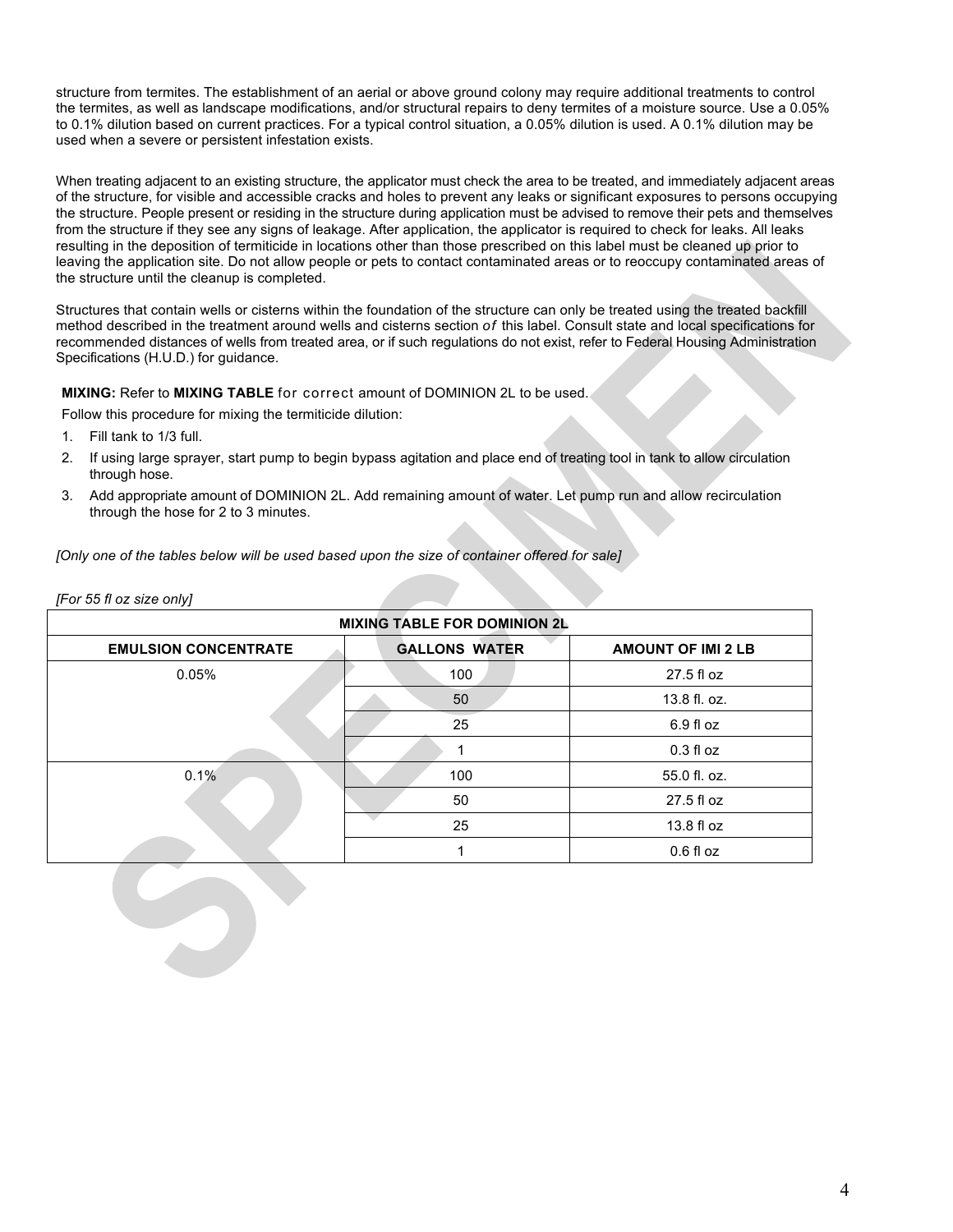## *[For 240 mL size only]*

| <b>MIXING TABLE FOR DOMINION 2L</b> |                      |                           |  |  |
|-------------------------------------|----------------------|---------------------------|--|--|
| <b>EMULSION CONCENTRATE</b>         | <b>GALLONS WATER</b> | <b>AMOUNT OF IMI 2 LB</b> |  |  |
| 0.05%                               | 10                   | 80 mL                     |  |  |
|                                     | 5                    | 40 mL                     |  |  |
|                                     | 2                    | 16 mL                     |  |  |
|                                     |                      | 8 mL                      |  |  |
| 0.1%                                | 10                   | 160 mL                    |  |  |
|                                     | 5                    | 80 mL                     |  |  |
|                                     | 2                    | 32 mL                     |  |  |
|                                     |                      | $16$ mL                   |  |  |

**IN-LINE INJECTION:** Use the table below to mix the appropriate amount of DOMINION 2L for the desired injection volume of finished emulsion.

| <b>MIXING TABLE - INJECTOR</b> |                      |  |  |
|--------------------------------|----------------------|--|--|
| <b>INJECTOR VOLUME</b>         | <b>CONCENTRATION</b> |  |  |
| 0.3 fl oz/gal                  | 0.05%                |  |  |
| 0.6 fl oz/gal                  | 0.1%                 |  |  |

CONVERSION KEY: 128 fl oz = 1 gal; 16 fl oz = 1 pint; 8 pints = 1 gal; 1 fl oz = 29.5 mL

## **APPLICATION VOLUME**

To provide maximum control and protection against termite infestation, apply the specified volume of the finished water emulsion and active ingredient as set forth in the directions for use section of this label. If soil will not accept the labeled application volume, the volume may be reduced provided there is a corresponding increase in concentration so that the amount of active ingredient applied to the soil remains the same.

**Note:** Large reductions of application volume reduce the ability to obtain a continuous barrier. Variance is allowed when volume and concentration are consistent with label directed rates and a continuous barrier can still be achieved.

## **PRE-CONSTRUCTION TREATMENT**

Do not apply at a lower dosage and/or concentration than specified on this label for application prior to installation of the finished grade.

Prior to each application, applicators must notify the general contractor, construction superintendent, or similar responsible party, of the intended termiticide application and intended sites of application and instruct the responsible person to notify construction workers and other individuals to leave the area to be treated during application and until the termiticide is absorbed into the soil.

**CONCRETE SLAB-ON-GROUND OR BASEMENTS:** Apply an overall treatment to the entire surface of soil or other substrate to be covered by the slab including areas to be under carports, porches, basement floor and entrance platforms. Apply at the rate of 1 gallon of solution to accurately and uniformly cover 10 square feet. If fill under slab is gravel or other coarse aggregate, apply at the rate of 1.5 gallons or sufficient volume of solution, to accurately and uniformly cover 10 square feet. In addition, apply 4 gallons of solution (see **APPLICATION VOLUME**) per 10 linear feet to provide a uniform treated zone in soil at critical areas such as along the inside of foundation walls, and around plumbing, bath traps, utility services, and other features that will penetrate the slab.

After completion of grading, make an application by trenching or trenching and rodding around the slab or foundation perimeter. Rodding may be done from the bottom of a shallow trench. When rodding, rod holes must be spaced in a manner that will allow for a continuous chemical treated zone, not to exceed 12 inches, to be deposited along the treated area. Rod holes must not extend below the footing. Apply 4 gallons of solution (see **APPLICATION VOLUME**) per 10 linear feet, per foot of depth to provide a uniform treated zone. When trenching, the trench along the outside foundation must be about 6 inches in width and 6 inches in depth. Use a low pressure spray (not to exceed 25 PSI at the treatment tool when the valve is open) to treat soil which will be placed in the trench after rodding. Mix the spray solution with soil as it is being placed in the trench. When treating voids in hollow masonry units, use 2 gallons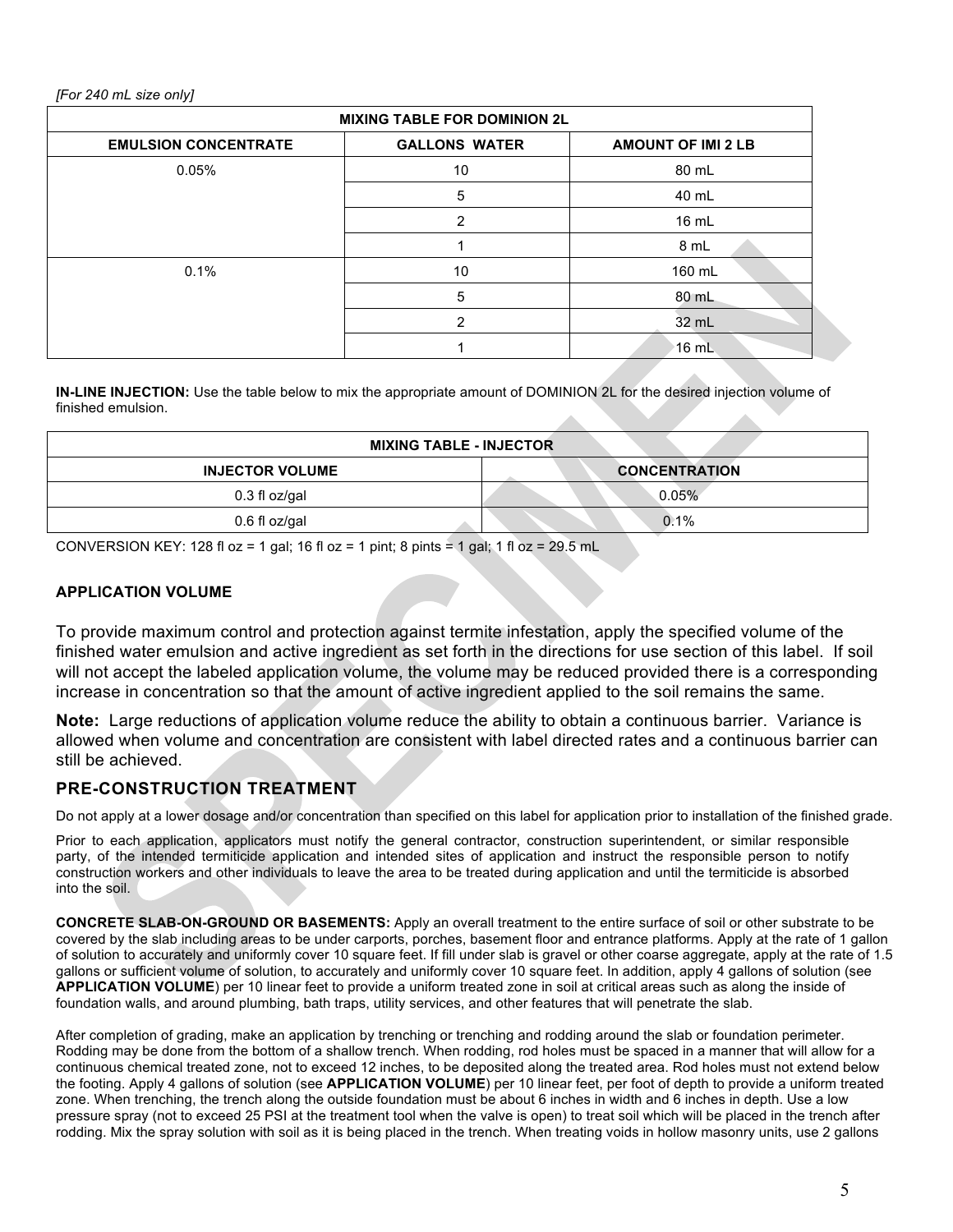of solution per 10 linear feet of wall. Apply solution so it will reach the footing by injecting into the lower areas of the wall, just above the floor or footing.

When treating foundations deeper than 4 feet, apply the termiticide as the backfill is being replaced, or if the construction contractor fails to notify the applicator to permit this, treat the foundation to a minimum depth of 4 feet after the backfill has been installed. The applicator must trench and rod into the trench or trench along the foundation walls and around pillars and other foundation elements, at the rate prescribed from grade to a minimum depth of 4 feet. When the top of the footing is exposed, the applicator must treat the soil adjacent to the footing to a depth not to exceed the bottom of the footing. Do not treat structures below the footing.

Rodding in trench followed by flooding of trench and treatment of backfill may provide a better opportunity to achieve a continuous chemical treated zone than using soil rodding alone to establish a vertical termiticide treated zone.

**CRAWL SPACES:** Application must be made by trenching or trenching and rodding downward along the inside and outside of foundation walls, around piers, interior supports in contact with the soil, plumbing, and utility services. Apply 4 gallons of solution (see **APPLICATION VOLUME**) per 10 linear feet, per foot of depth to provide a uniform treated zone. Rodding may be done from the bottom of a shallow trench to top of the footing or a minimum of 4 feet. When rodding, rod holes must be spaced in a manner that will allow for a continuous chemical treated zone to be deposited along the treated area. Rod holes must not extend below the footing. When trenching, the trench must be about 6 inches wide and 6 inches deep. Use a low pressure spray to treat soil which will be placed in the trench, mixing the spray solution with soil as it is being placed in the trench.

**HOLLOW BLOCK FOUNDATIONS OR VOIDS:** Hollow block foundations or voids in masonry resting on the footing may be treated to provide a continuous chemical treated zone in the voids at the footing. Apply 2 gallons of solution per 10 linear feet to the lower part of the void so that it reaches the top of the footing or soil.

Treatment of voids in block or rubble foundation walls must be closely examined. Applicators must inspect areas of possible runoff as a precaution against application leakage in the treated areas. Some areas may not be treatable or may require mechanical alteration prior to treatment.

All leaks resulting in the deposition of termiticide in locations other than those prescribed on this label must be cleaned up prior to leaving the application site (refer to **PRECAUTIONARY STATEMENTS**). Do not allow people or pets to contact or to reoccupy the contaminated areas of the structure until the cleanup is completed.

## **POST-CONSTRUCTION TREATMENT**

**CONCRETE SLAB-ON-GROUND:** To apply a treatment under the slab, including attached porches, carports, entrance platforms, garages and similar slab structures, it may be necessary to drill through the slab or exterior foundation. Drill holes must be spaced in a manner that will allow for application of a continuous chemical treated zone. Treat all existing cracks and cold, construction or expansion joints. Also, treat around bath traps, plumbing and utility services which penetrate the slab. Apply 4 gallons of solution (see **APPLICATION VOLUME**) per 10 linear feet per foot of depth to provide a uniform treated zone. DO NOT MAKE TREATMENT UNTIL

LOCATION OF HEAT OR AIR CONDITIONING DUCTS AND VENTS ARE KNOWN AND IDENTIFIED. USE EXTREME CAUTION TO AVOID CONTAMINATION OF DUCTS AND VENTS. Plug and fill all drilled holes in commonly occupied areas with a suitable sealant. Plugs must be of non-cellulose material or covered by an impervious, non-cellulose material.

Apply by trenching or trenching and rodding around the outside of the foundation wall. Apply 4 gallons of solution (see **APPLICATION VOLUME**) per 10 linear feet per foot of depth to provide a uniform treated zone. When trenching, the trench along the outside foundation must be about 6 inches wide and 6 inches deep. Use a low pressure spray to treat soil as it is being placed in the trench.

Rodding can be done from the bottom of a shallow trench. When rodding, rod holes must be spaced in a manner that will allow for a continuous chemical treated zone, not to exceed 12 inches, to be deposited along the treated area. Rod hole depth must not extend below the footing.

**BATH TRAPS:** Exposed soil or soil covered with tar or a similar type sealant beneath and around plumbing and/or drain pipe entry areas should be treated with 3 gallons of solution per square foot. An access door or inspection vent should be cut and installed, if not already present. After inspection and removal of any wood or cellulose debris, the soil can be treated by rodding or drenching the soil.

**CRAWL SPACES:** When there is insufficient clearance between floor joists and ground surfaces to allow applicator access, excavate, if possible, and treat according to crawl spaces (refer to **PRE-CONSTRUCTION TREATMENT**). If unable to excavate, crawl space soil and wood treatment may be used to prevent surface access by termites. Apply 1 gallon of solution (see **APPLICATION VOLUME**) per 10 square feet to provide a uniform chemical treated zone. Use a very coarse spray at a pressure not exceeding 25 PSI at the treatment tool when the valve is open.

Where a crawl space cannot be reached with the application wand, use extension wands or other suitable equipment to apply a coarse spray on the soil, wood and structural members contacting the soil at the above rates. Do not apply to inaccessible crawl space areas using pressures greater than 25 PSI at the treatment tool when the valve is open.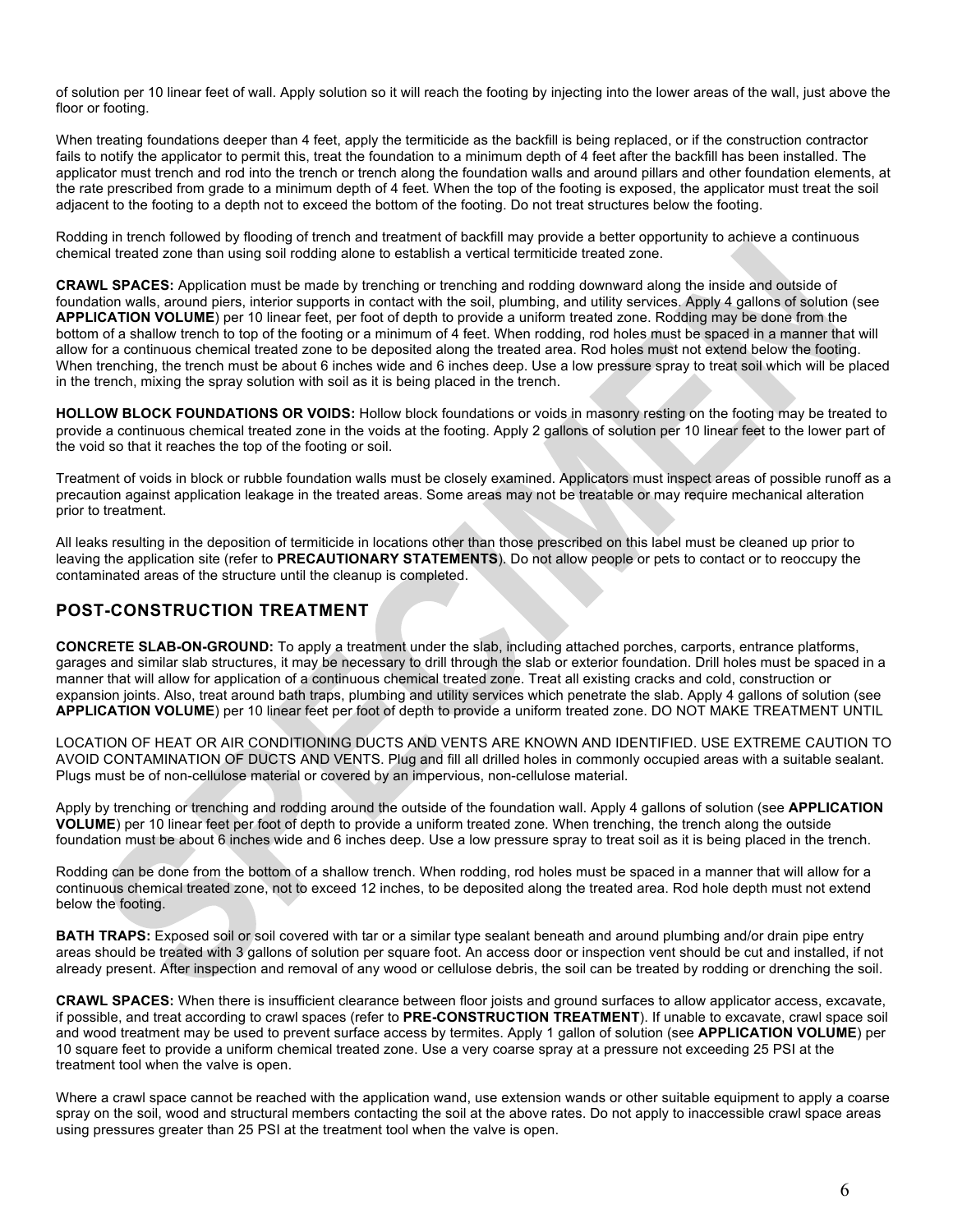Treatment may also be made by drilling through the foundation wall or through the floor above and treating the soil perimeter at a rate of 1 gallon of solution per 10 square feet. Drill spacing must be at intervals not to exceed 16 inches. Many states have smaller intervals so check state regulations which may apply.

To prevent subterranean termites from constructing mudtubes between soil and crawl space wood members above, an overall soil treatment of this product may be applied. Remove all cellulose debris before application. Apply 1 gallon of solution (see **APPLICATION VOLUME**) per 10 square feet to provide a uniform chemical treated zone.

**SHALLOW FOUNDATIONS:** For shallow foundations, one foot or less in depth, dig a narrow trench approximately 6 inches wide and deep along the outside and inside of the foundation walls, being careful not to dig below the bottom of the footings. For foundations with exposed footings, dig a trench alongside the footing taking care not to undermine the footing. Apply 4 gallons of solution (see **APPLICATION VOLUME**) per 10 linear feet to the top of footer to provide a uniform treated zone. The dilution must be applied to the trench and mixed with the soil as it is placed in the trench.

**BASEMENTS - OUTSIDE PERIMETER:** Along the outside of the exterior walls, an application must be made by trenching or rodding within the trench. Rodding depth should be to the top of the footer, or to a minimum of 4 feet or according to state or local regulations. When rodding through a trench, dig a narrow trench about 6 inches wide and 6 inches deep. Apply 4 gallons of solution (see **APPLICATION VOLUME**) per 10 linear feet, per foot of depth to provide a uniform treated zone by rodding through the trench. Use a low pressure spray to treat soil which will be placed into the trench after rodding. Mix spray solution with the soil as it is being placed in the trench.

**BASEMENTS - INSIDE PERIMETER:** If necessary, treat by drilling along the perimeter of the interior walls. Applications also may be necessary around Sewer pipes, floor drains, conduits, expansion joints or any cracks or holes in the basement floor. Apply 4 gallons of solution (see **APPLICATION VOLUME**) per 10 linear feet to provide a uniform treated zone.

Drill holes must be spaced in a manner that will allow for application of a continuous chemical treated zone. Plug and fill all drill holes in commonly occupied areas of the building with a suitable sealant. Plugs must be of non-cellulose material or covered by an impervious, non-cellulose material.

**HOLLOW BLOCK FOUNDATION OR VOIDS:** Hollow block foundations or voids in masonry resting on the footing may be treated to provide a continuous chemical treated zone in the voids at the footing. Apply 2 gallons of solution per 10 linear feet to the lower part of the void so that it reaches the top of the footing or soil. Drill spacing must be at intervals not to exceed 16 inches. Many states have smaller intervals so check state regulations which may apply.

Treatment of voids in block or rubble foundation walls must be closely examined. Applicators must inspect areas of possible runoff as a precaution against application leakage in the treated areas. Some areas may not be treatable or may require mechanical alteration prior to treatment.

All leaks resulting in the deposition of termiticide in locations other than those prescribed on this label must be cleaned up prior to leaving the application site (refer to **PRECAUTIONARY STATEMENTS**). Do not allow people or pets to contact or to reoccupy the contaminated areas of the structure until the cleanup is completed.

**PLENUMS:** For plenum-type structures which use a sealed underfloor space to circulate heated and/or cooled air throughout the structure, apply the dilution at the rate of 4 gallons of solution (see **APPLICATION VOLUME**) per 10 linear feet, per foot of depth of soil to provide a uniform treated zone adjacent to both sides of foundation walls, supporting piers, plumbing and conduits. Treat soil by trenching to a depth of 6 inches or trenching and rodding (where conditions permit) or to the top of the footing. When conditions will not permit trenching or rodding, a surface application adjacent to interior foundation walls may be made, but the treated strip shall not exceed a width of 18 inches, horizontally, from the foundation walls, piers or pipes. The surface application will be made at a rate of 1.5 gallons of solution per 10 square feet as a very coarse spray under low pressure (not to exceed 25 PSI when measured at the treating tool when valve is on).

When treating plenums, turn off the air circulation system of the structure until application has been completed and all termiticide has been absorbed by the soil.

**TREATMENT AROUND WELLS OR CISTERNS:** Do not contaminate wells or cisterns.

**Structures With Wells/Cisterns Inside Foundations:** Structures that contain wells or cisterns within the foundation of a structure can only be treated using the following techniques:

- 1. Do not apply within 5 feet of any well or cistern by rodding and/or trenching or by the backfill method. Treat soil between 5 and 10 feet from the well or cistern by the backfill method only. Treatment of soil adjacent to water pipes within 3 feet of grade should only be done by the backfill method.
	- a) Trench and remove soil to be treated onto heavy plastic sheeting or similar material or into a wheelbarrow.

b) Treat the soil at the rate of 4 gallons of solution per 10 linear feet per foot of depth of the trench, or 1 gallon per 1.0 cubic feet of soil. Mix thoroughly into the soil taking care to contain the liquid and prevent runoff or spillage.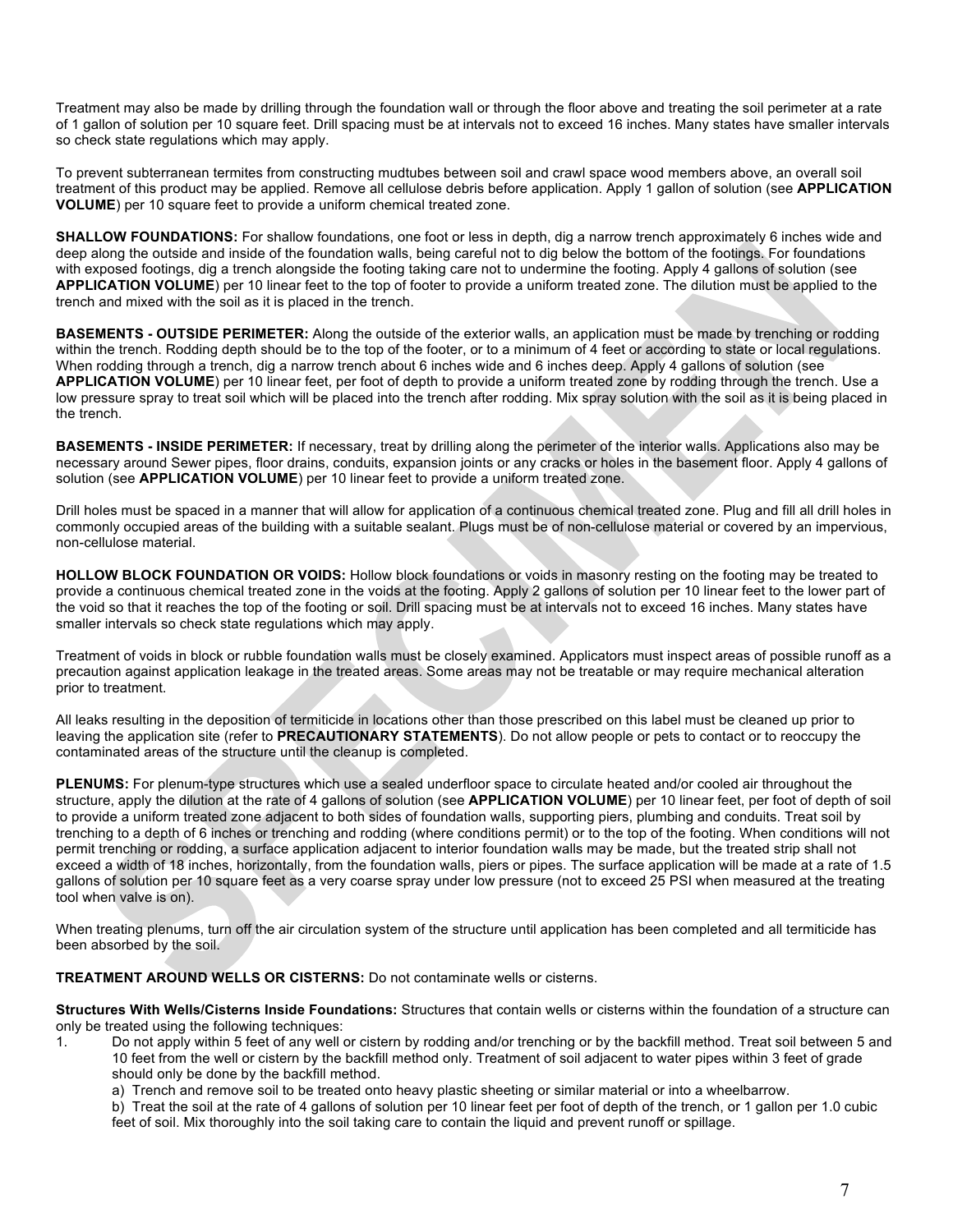- c) After the treated soil has absorbed the solution, replace the soil into the trench.
- 2. Treat infested and/or damaged wood in place using an injection technique such as described in the **CONTROL OF WOOD INFESTING PESTS** section of this label.

**Structures With Adjacent Wells/Cisterns and/or Other Water Bodies:** Applicators must inspect all structures with nearby water sources such as wells, cisterns, surface ponds, streams, and other bodies of water and evaluate, at a minimum, the treatment recommendations listed below prior to making an application.

- 1. Prior to treatment, if feasible, expose the water pipes coming from the well to the structure, if the pipes enter the structure within 3 feet of grade.
- 2. Prior to treatment applicators are advised to take precautions to limit the risk of applying the termiticide into subsurface drains that could empty into any bodies of water. These precautions include evaluating whether application of the termiticide to the top of the footer may result in contamination of the subsurface drain. Factors such as depth to the drain system and soil type and degree of compaction must be taken into account in determining the depth of treatment.
- 3. When appropriate (i.e., on the water side of the structure), the treated backfill technique (described above) can also be used to minimize off-site movement of termiticide.

#### **EXTERIOR PERIMETER/INTERIOR SPOT TREATMENT\***

\*Not approved for use in Louisiana.

## **INFORMATION**

Exterior Perimeter/Interior Spot Treatment is an optional method of termite treatment only for use in post-construction applications, after the final grade is established. Structural protection when using the Exterior Perimeter/Interior Spot Treatment is accomplished by: 1) establishing a continuous treated zone around the entire exterior foundation wall of the building; and 2) spot-treating infested areas on the building interior. Soil adjacent to the exterior foundation wall must be treated in the same manner as conventional (full) application. It is required that a complete and continuous treated zone be achieved around the entire exterior perimeter, including under any attached slabs such garages, porches, patios, driveways and pavement adjoining the foundation. Interior spot treatments must then be made to any indoor areas where termite activity is present. Optional interior spot treatments may also be made to high risk areas including, but not limited to plumbing and utility penetrations (including bath traps), along settlement cracks and expansion joints, and dirt-filled porches.

Exterior Perimeter/Interior Spot Treatment can be used as a preventative treatment (before structural infestation occurs) or as a curative treatment (after structural infestation occurs) in existing structures. Preventative treatment does not include pre-construction applications made to protect construction. It is required that a thorough structural inspection be completed before treatment, to locate all areas of active infestation. Spot treatment of all known sites of termite activity is required with this optional labeling. If no termite activity is observed inside the structure, interior spot treatments are not required. Do not apply at a lower dosage and/or concentration than specified on this label.

## **EXTERIOR PERIMETER TREATMENT**

It is required that all structures, regardless of the type of construction, be protected by establishing a vertical treated zone along the outer perimeter of the foundation wall. Consult the OUTER FOUNDATION WALLS section of this label (see below) for detailed directions of this treatment procedure.

**1. OUTER FOUNDATION WALLS:** Application must be made by trenching, or where appropriate (see below) by trenching, or trenching and rodding from the bottom of the trench, around the outside of the foundation walls. When trenching, excavate a trench along the outside foundation that is about 6 inches wide and 6 inches deep. Apply 4 gallons of solution (see APPLICATION VOLUME) per 10 linear feet, per foot of depth to provide a uniform vertical treated zone.

- For shallow foundations, one foot or less of depth, dig a narrow trench that does not exceed 6 inches wide and 6 inches deep along the outside of the foundation walls, being careful not to dig below the bottom of the footings. For foundations with exposed footings, dig a trench alongside the footing taking care not to undermine the footing.
- For basements and other foundations deeper that one foot, the application must be made by trenching and rodding from bottom of a shallow trench. When rodding, rod holes must be spaced in a manner that will allow for a continuous treated zone, not to exceed 12 inches, to be deposited along the treated are. Rod holes must not extend below the footing. Rodding depth should be to the top of the footer, or to a maximum depth of 4 feet, or according to state or local regulations.
- For all applications, apply the solution into the trench and mix with the excavated soil as it is replaced into the trench. Use a low-pressure spray to treat soil that will be replaced into the trench after rodding. Mix spray solution with the soil as it is being replaced in the trench.

Where direct access to soil on the outer foundation wall is impossible due to attached porches, entrance platforms, garages and similar slab structures, consult the CONCRETE SLAB-ON-GROUND section of this label for directions on treatment of soil beneath these structures. However, where obstruction (e.g., concrete walkways) adjacent but not attached to foundation, or where soil type and/or conditions prevent trenching the exterior perimeter treatment may be performed at the obstructed location by rodding alone. When rodding, rod holes must be spaced in a manner that will allow for a continuous treated zone, not to exceed 12 inches, to be deposited along the treated area.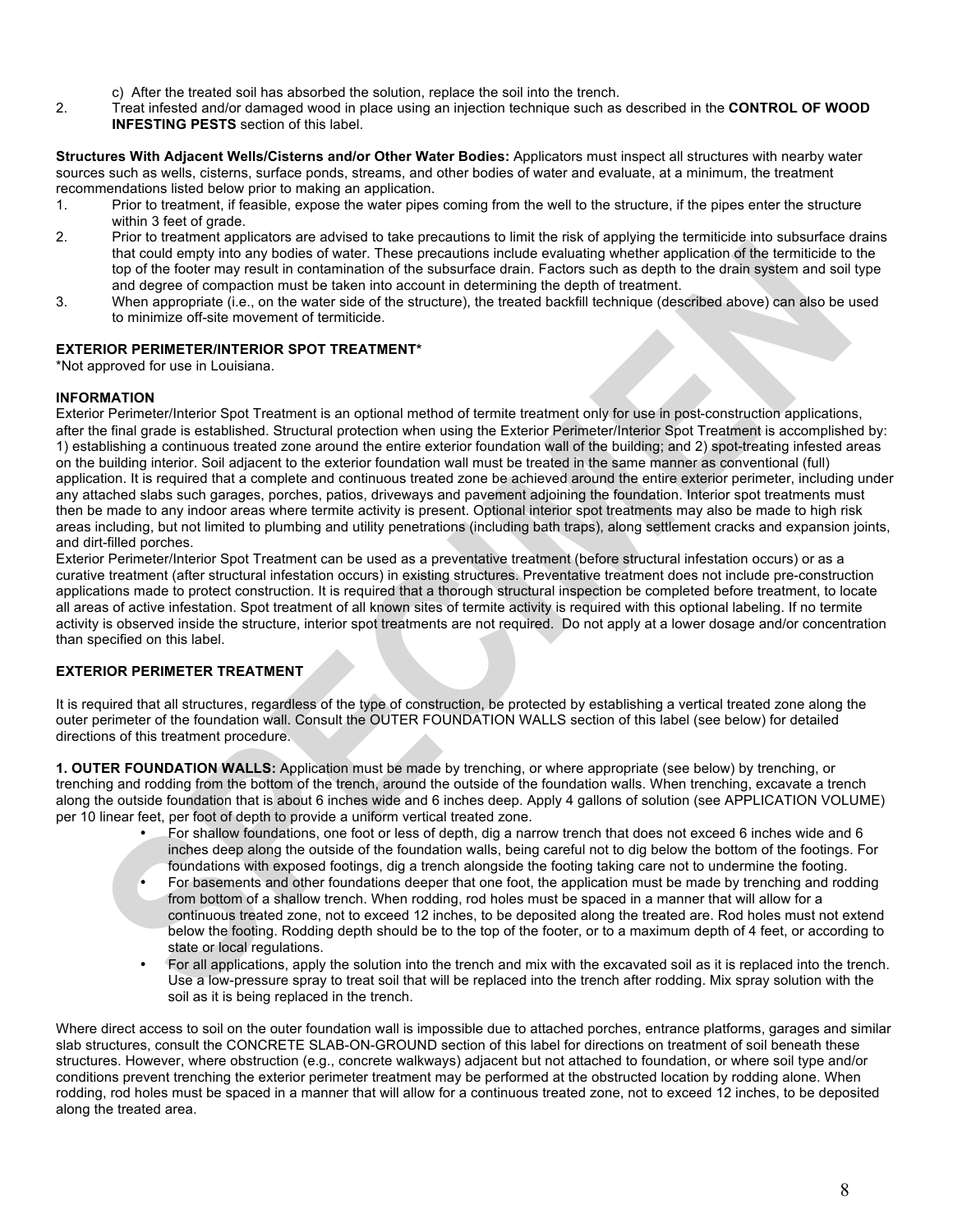**2. CONCRETE SLAB-ON-GROUND:** To treat soil beneath a slab, including attached porches, carports, entrance platforms, garages and similar slab structures abutting the foundation wall, it is necessary to drill through the slab. If an infestation is associated with an expansion joint, crack, utility penetration, or similar access point in the slab, treat by drilling and injecting through the slab. Drill holes must be spaced in a manner that will allow for application of a continuous chemical treated zone, but must extend a minimum of 3 feet on both sides of the infested site. Apply 4 gallons of solution (see APPLICATION VOLUME) per 10 linear feet. DO NOT MAKE TREATMENT UNTIL LOCATION OF HEAT OR AIR CONDITIONING DUCT AND VENTS ARE KNOWN AND IDENTIFIED. USE EXTREME CAUTION TO NOT CONTAMINATE DUCTS AND VENTS. Plug and fill all drilled holes in commonly occupied areas with suitable sealant. Plugs must be of non-cellulose material.

**3. INACCESSIBLE CRAWL SPACES:** If termite activity is found along the perimeter wall or on a pier within an inaccessible crawl space, areas with termite activity must be treated. Apply 4 gallons of solution (see APPLICATION VOLUME) per 10 linear feet to create a vertical treated zone, which must extend a minimum of 3 feet on both sides of the infested site. Optional directions for horizontal rodding: Treatment may also be made by drilling through the foundation wall (or through the floor above) to treat the soil along the perimeter wall at a rate of 4 gallons of solution (see APPLICATION VOLUME) per 10 linear feet. Drill spacing must be at intervals not to exceed 16 inches. Many states have shorter intervals so check state regulations which may apply. If termite activity is neither along the perimeter wall nor on a pier within the inaccessible crawl space, to prevent subterranean termites from constructing mud tubes between soil in the crawl space and wooden elements in the structure, an overall soil treatment of this product may be applied. Remove all cellulose debris before application. Apply 1 gallon of solution (see APPLICATION VOLUME) per 10 square feet to provide a uniform chemical treated zone.

**4. ACCESIBLE CRAWL SPACES:** If termite activity is found within a accessible crawl space, the area(s) where termite activity exist must be treated by trenching, or trenching and rodding from the bottom of the trench, along the interior foundation walls, around piers, interior supports in contact with the soil, plumbing, or utility services. Apply 4 gallons of solution (see APPLICATION VOLUME) per 10 linear feet, per foot of depth, to create a vertical treated zone, which must extend a minimum of 3 feet on both sides of the infested site. Rodding may be done from the bottom of a shallow trench to the top of the footing or to a minimum depth of 4feet. When rodding, rod holes must be spaced in a manner that will allow for a continuous treated zone, not to exceed 12 inches, to be deposited along the treated area. Rod holes must not extend below the footing. When trenching, dig a narrow trench about 6 inches wide and 6 inches deep. Use a low-pressure spray o treat soil which will be placed in the trench, mixing the spray solution with soil as it is being placed in the trench.

**RESTRICTION:** Do not allow people or pets to contact or to reoccupy the contaminated areas of the structure until the clean-up is completed.

## **INTERIOR SPOT TREATMENT**

Targeted applications must be made to all known infested sites inside the structure. One or more of the following application methods must be used to make interior spot treatments:

- Sub-slab injections made through the slab at or near areas where termites are known to be penetrating the slab to reach wood in the structure and/or at or near sites of active infestations. Apply 4 gallons per 10 linear feet per foot of depth. Sub-slab injections must extend to a minimum of 3 feet on either side of every known infested site at expansion joints or cracks in slabs.
- Void treatments using injection of sprays, mist or foams into above ground structural voids, termite carton nests, and other infested locations.

• Wood treatments using injection techniques and/or surface applications, to treat active infestations in structural timbers. To maximize dispersion of treatment solution in soil and in above ground locations, the use of foam and directional dispersion tips is encouraged for all interior spot treatments. Consult section(s) of this label appropriate to the element of construction, FOAM APPLICATIONS or CONTROL OF WOOD INFESTING PESTS for detailed directions on any of these treatment procedures.

**1. INTERIOR SLABS:** When termite activity is located within an interior wall or structural member, the soil beneath the slab and the wall void at this site of activity must be treated. The source of infestation at an expansion joint, crack, through a utility penetration, or similar access point in the slab, must be treated by drilling and injecting through the slab. Drill holes in the slab must be spaced in a manner that will allow for application of a continuous chemical treated zone, which must extend a minimum of 3 feet on either side of the infested site. Apply 4 gallons of solution (see APPLICATION VOLUME) per 10 linear feet. To maximize dispersion of treatment solution in soil, the use of foam and directional dispersion tips is encouraged. To treat the wall void, consult section(s) of this label appropriate to the element of construction, FOAM APPLICATIONS or CONTROL OF WOOD INFESTING PESTS for detailed directions on any of these treatment procedures. DO NOT MAKE TREATMENT UNTIL LOCATION OF HEAT OR AIR CONDITIONING DUCTS AND VENTS ARE KNOWN AND IDENTIFIED. USE EXTREME CAUTION TO NOT CONTAMINATE DUCTS AND VENTS. Plug and fill all drilled holes in commonly occupied areas with suitable sealant. Plugs must be of non-cellulose material or covered by an impervious, non-cellulose material.

**2. HOLLOW BLOCK FOUNDATION OR MASONRY VOIDS**: Termite activity located within hollow-block foundations or masonry voids must be treated. Spot treatment at the site(s) of termite activity must extend a minimum of 3 feet on both sides. Treat masonry voids by applying 2 gallons of solution per 10 linear feet to the lower part of the void so that it reaches the top of the footing or soil. Drill spacing in masonry voids must be at intervals not to exceed 16 inches; states may have shorter intervals so check state regulations which may apply. To maximize dispersion of treatment solution in voids, the use of foam and directional dispersion tips is encouraged.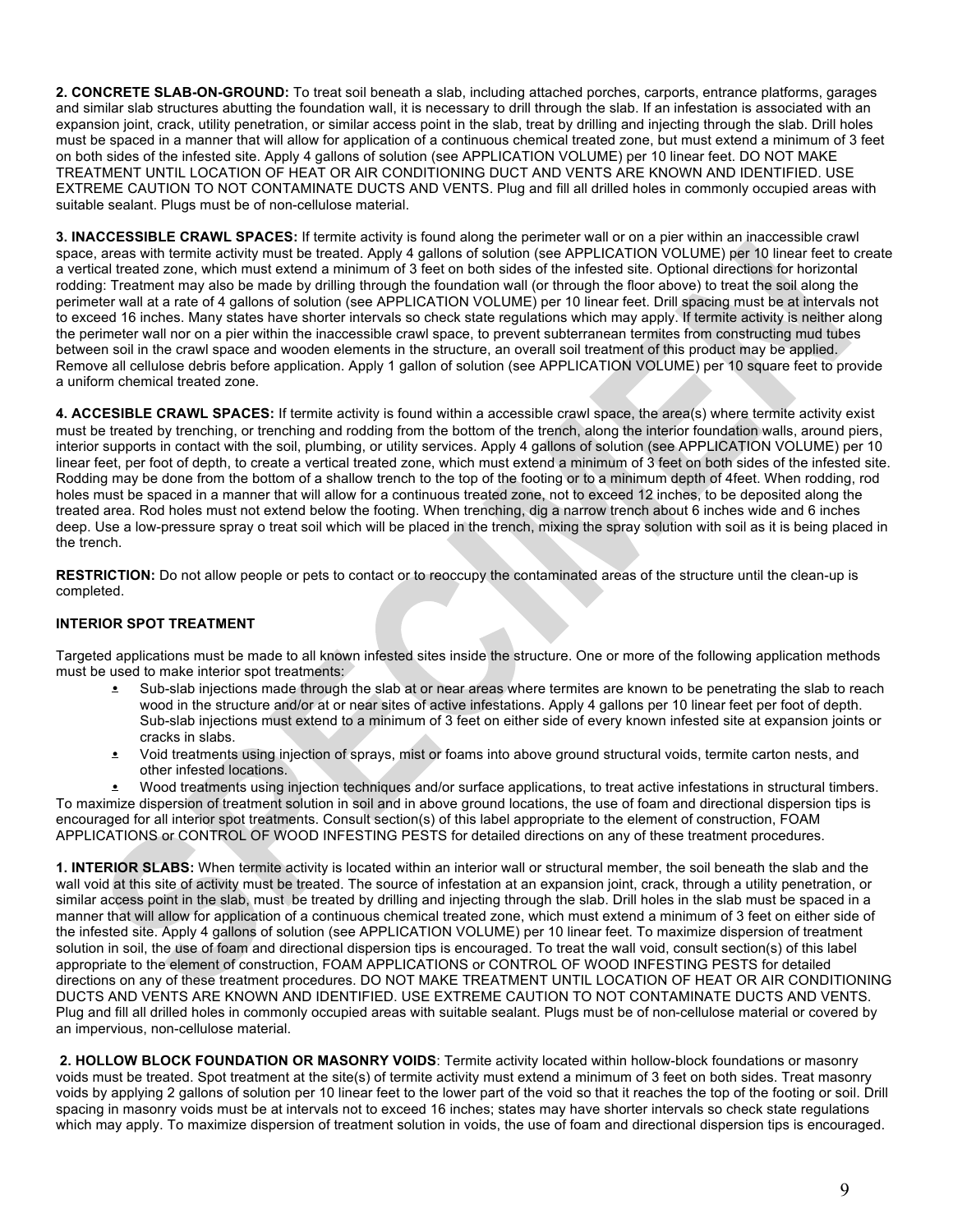To treat structural voids above sites of termite activity in masonry, consult section(s) of this label appropriate to the element of construction, FOAM APPLICATIONS or CONTROL OF WOOD INFESTING PEST for detailed directions on any of these treatment procedures. Treatment of voids in block or rubble foundation walls must be closely examined. Applicators must inspect areas of possible runoff as a precaution against application leakage in the treated areas. Some areas may not be treatable or may require mechanical alteration prior to treatment. All leaks resulting in the deposition of termiticide in locations other than those prescribed on this label must be cleaned up prior to leaving the application site (refer to Use Instructions).

**RESTRICTION:** Do not allow people or pets to contact or to reoccupy the contaminated areas of the structure until the clean-up is completed.

**3. BATH TRAPS:** If termite activity is observed within 2 feet of the bath trap, then exposed soil or soil covered with tar or similar type of sealant around plumbing and/or drain pipe entry areas must be treated. Tar or sealant may have to be removed to allow for adequate soil treatment. An access door or inspection portal should be installed if one is not present. After inspection and removal of any wood or cellulose debris, the soil can be treated by rodding or drenching the soil at the volume of no less than 3 gallons of solution per square foot.

**4. SHOWER OR FLOOR DRAINS:** If termite activity is observed within 2 feet of a shower of floor drain in the slab, the soil beneath the drain must be treated. Drill through the slab adjacent to the drain and use sub-slab injection to apply solution to the soil. Multiple access points may be drilled adjacent to the drain. Treat soil at a volume of 1 gallon of solution per square foot.

## **FOAM APPLICATIONS**

Construction practices, soil subsidence and other factors may create situations in which a continuous chemical treated zone cannot be achieved using conventional treatment alone. In situations where necessary, conventional application methods can be supplemented through use of foam generating equipment, or similar devices, to provide a continuous treated zone.

Foam application may be made alone or in combination with conventional application methods, provided that the labeled amount of active ingredient per unit area is used.

**Foam Application Use Directions:** Mix appropriate concentration of DOMINION 2L in water and add the manufacturer's recommended quantity of foam agent to the DOMINION 2L solution (see table for foaming recommendations). Apply a sufficient volume of DOMINION 2L foam alone or in combination with liquid solution to provide a continuous treated zone at the labeled rate for specific application sites.

NOTE: Add the manufacturer's recommended quantity of foam agent to the DOMINION 2L solution.

*[Only one of the tables below will be used based upon the size of container offered for sale] [FOR 240 ML SIZE ONLY]*

## **MIXING TABLE - DOMINION 2L FOAM**

| IMI 2 Ib. (mL) | <b>GALLONS OF WATER</b> | <b>FOAM EXPANSION</b><br><b>RATIO</b> | <b>FINISHED FOAM</b><br>$(0.05%$ ai) |
|----------------|-------------------------|---------------------------------------|--------------------------------------|
| 160            |                         | 20:1                                  | 20 gal                               |
| 80             |                         | 10:1                                  | 10 gal                               |
| 40             |                         | 5:1                                   | 5 gal                                |

## *[FOR 55 FL OZ SIZE ONLY]*

#### **MIXING TABLE - DOMINION 2L FOAM**

| IMI 2 Ib (fl oz) | <b>GALLONS OF WATER</b> | <b>FOAM EXPANSION</b><br><b>RATIO</b> | <b>FINISHED FOAM</b><br>(0.05% a) |
|------------------|-------------------------|---------------------------------------|-----------------------------------|
| 6.9              |                         | 25:1                                  | 25 gal                            |
|                  | 2.5                     | 10:1                                  |                                   |
|                  |                         | 5:1                                   |                                   |
| 13.8             |                         | 50:1                                  | 50 gal                            |
|                  | 2.5                     | 20:1                                  |                                   |
|                  | 5                       | 10:1                                  |                                   |

Depending on the circumstances, foam applications may be used alone or in combination with liquid solution applications. Applications may be made behind veneers, piers, chimney bases, into rubble foundations, into block voids or structural voids, wall voids, under slabs, stoops, porches, or to the soil in crawlspaces, and other similar voids.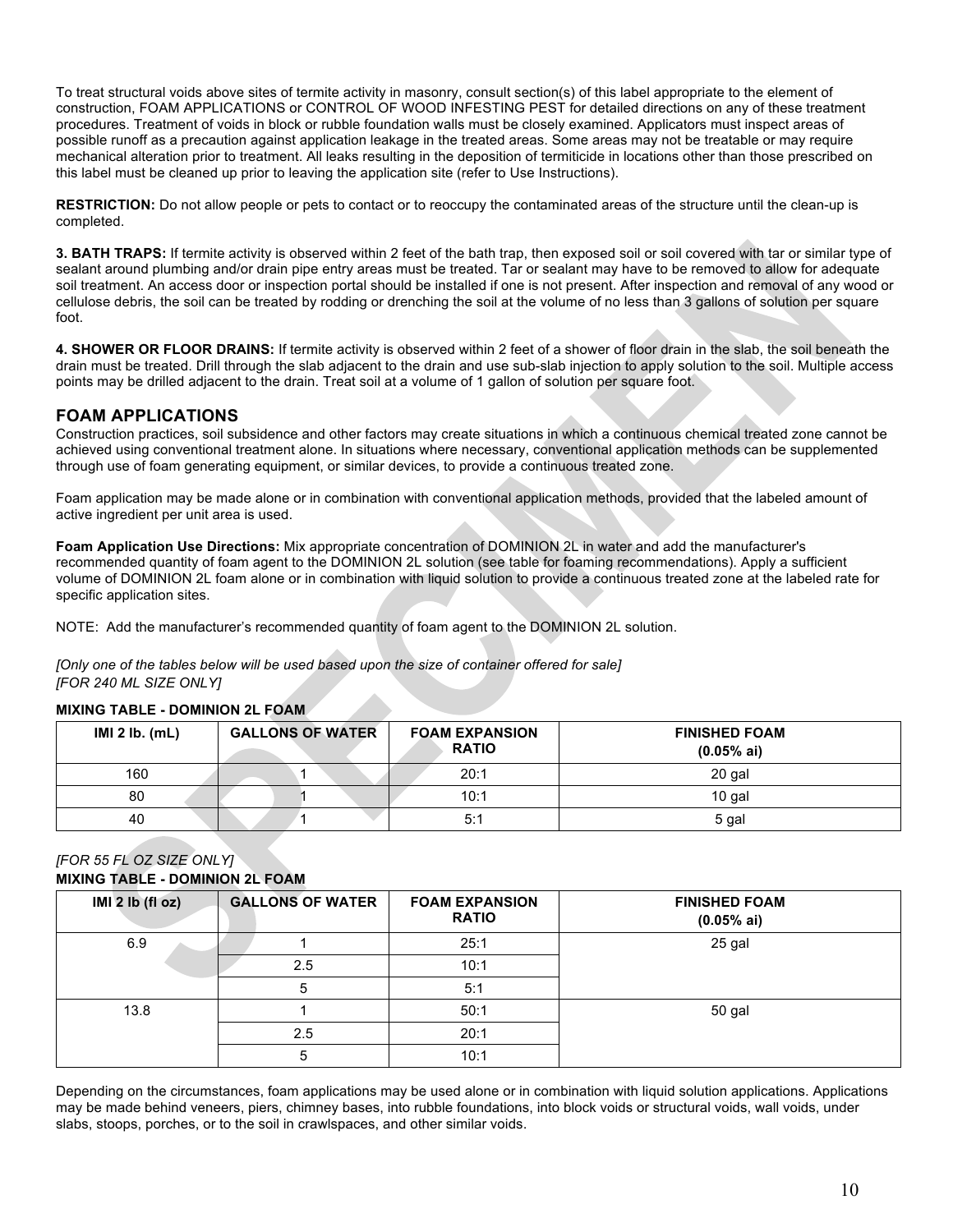Foam and liquid applications must be consistent with volume and active ingredient instructions in order to ensure proper application has been made. The volume and amount of active ingredient are essential to an effective treatment. At least 75% of the gallons of DOMINION 2L must be applied as a typical liquid treatment. The remaining 25% or fewer gallons is delivered to appropriate locations using a foam application.

NOTE: When foam is used solely to kill subterranean termites in above ground locations (such as feeding galleries in wooden framing, or in voids with framed walls), and whenever the target pest is other than subterranean termites (drywood termites, beetles, ants, etc.) dilute solutions of DOMINION 2L may be expanded by foaming without concentrating the DOMINION 2L solution as previously described for soil applications. Add the manufacturers' recommended volume of foaming agent to produce foam of the desired expansion ratio. Use application tips and methods suitable to the site and pest.

## **CONTROL OF WOOD INFESTING PESTS**

For control of above ground termites and carpenter ants in localized areas, apply a 0.05 to 0.1% solution of sufficient volume of DOMINION 2L foam to voids and galleries in damaged wood, and in spaces between wooden structural members and between the sill plate and foundation where wood is vulnerable. Applications may be made to inaccessible areas by drilling, and then injecting the suspension or foam with a suitable directional injector into the damaged wood or wall voids. Termite carton nests in building voids may be injected with a 0.05 to 0.1% suspension or foam. Multiple injection points to varying depths may be necessary. It is desirable to physically remove carton nest material from building voids when such nests are found. Application to attics, crawl spaces, unfinished basements, or man-made voids may be made with a coarse fan spray of 0.05 to 0.1% solution or foam to control exposed worker and winged reproductive forms of termites or carpenter ants. This type of application is intended to be a supplemental treatment for control of above ground subterranean termites and carpenter ants.

It is recommended to remove or prune away any shrubbery, bushes, and tree branches touching the structure. Vegetation touching the structure may offer a route of entry for ants into the structure. This may allow ants to inhabit the structure without coming in contact with the treatment. If nests are found, direct treatment of DOMINION 2L can be made to theses nests.

Use a 0.05% to 0.1% solution to control existing infestations or to prevent infestation by termites or carpenter ants in trees, utility poles, fencing and decking materials, landscape timbers and similar non-structural wood-to-soil contacts. If possible, locate the interior infested cavity and inject a 0.05 to 0.1% solution or sufficient volume of DOMINION 2L foam using an appropriate treatment tool with a splash back guard. These non-structural wood-to-soil contacts may also be treated by applying a solution to the soil as a spot application or continuous treated zone applied as a drench or by rodding around the base of the point(s) of soil contact(s). Rod holes should be placed approximately 3 inches away from the soil contact point(s) and spaced no more than 12 inches along the perimeter of the soil contact(s). For small poles or posts (< 6 inches in diameter), apply 1 gallon per foot of depth. For larger constructions, apply 4 gallons per 10 linear feet per foot of depth. Retreat as needed to maintain protection.

Termite carton nests in trees may be injected with a 0.05 to 0.1% solution or sufficient volume of foam using a pointed injection fool. Multiple injection points to varying depths may be necessary. Removal of carton material from trees is desirable but may not be necessary when foam application is used. In some instances, a perimeter application of a 0.05% to 0.1% solution applied to soil around the root flare of the tree may be necessary to prevent reinfestation by termites in the soil. For small trees (' 6 inches in diameter), apply 1 gallon of solution. For larger trees, apply 4 gallons per 10 linear feet (measured as the circumference at the root flare).

For protection of firewood or other wood products stored in contact with soil from carpenter ants and termites, treat soil prior to stacking with a 0.05 to 0.1% solution at 1 gallon per 10 square feet to prevent infestation. Curative application to the soil around firewood or other wood products stored in contact with soil may be made as described for non-structural wood-to-soil contacts (above).

**Drywood termites and wood-infesting beetles or borers** (such as, but not limited to, powder post beetles, anobiid or deathwatch beetles, false powder post beetles, old house borers, wharf borers, or ambrosia or bark beetles). **Galleries and structure voids** can be treated with sprays, mists, or foams of a 0.05% to 0.1% DOMINION 2L solution. Locate galleries by using visual signs (frass or pellets, blistered wood, emergence or clean out holes), the presence of live insects, mechanical sounding techniques, or listening devices (e.g., stethoscopes, acoustic emission detectors). Penetrate the gallery system by drilling holes to receive the injector tip or treatment tool. Distribute drill holes to adequately cover the gallery system. [NOTE: Avoid drilling where electrical wiring, plumbing lines, etc. are located.] Apply DOMINION 2L solutions as a low pressure (about 20 psi) spray or by misting or, where appropriate, by foaming. It is not necessary to treat to the point where runoff is detected from adjacent holes. ]NOTE: Do not apply where electrical shock hazards exist.] Drill holes should be sealed after treatment. Also, **wood surfaces** can be sprayed or misted with a 0.05% to 0.1% solution or, where appropriate, use a sufficient volume of foam. For inaccessible surfaces, drill and treat the interior of structural voids. Surfaces treated may include exposed wooden surfaces in crawlspaces, basements, or attics, wooden exterior surfaces such as decks, fencing, or siding, structural voids, channels in damaged wood, in spaces between wooden members of a structure, and junctions between wood and foundations. Apply by brushing or as a coarse, low pressure (about 20 psi) spray to the wood surface; apply sufficient volume to cover the surface to the point of wetness, but avoid applying to the point of runoff. When spraying overhead in living areas, cover surfaces below the treated area with plastic sheeting or similar material, Avoid contact with treated surfaces until spray deposits have dried. Retreat as needed to maintain protection.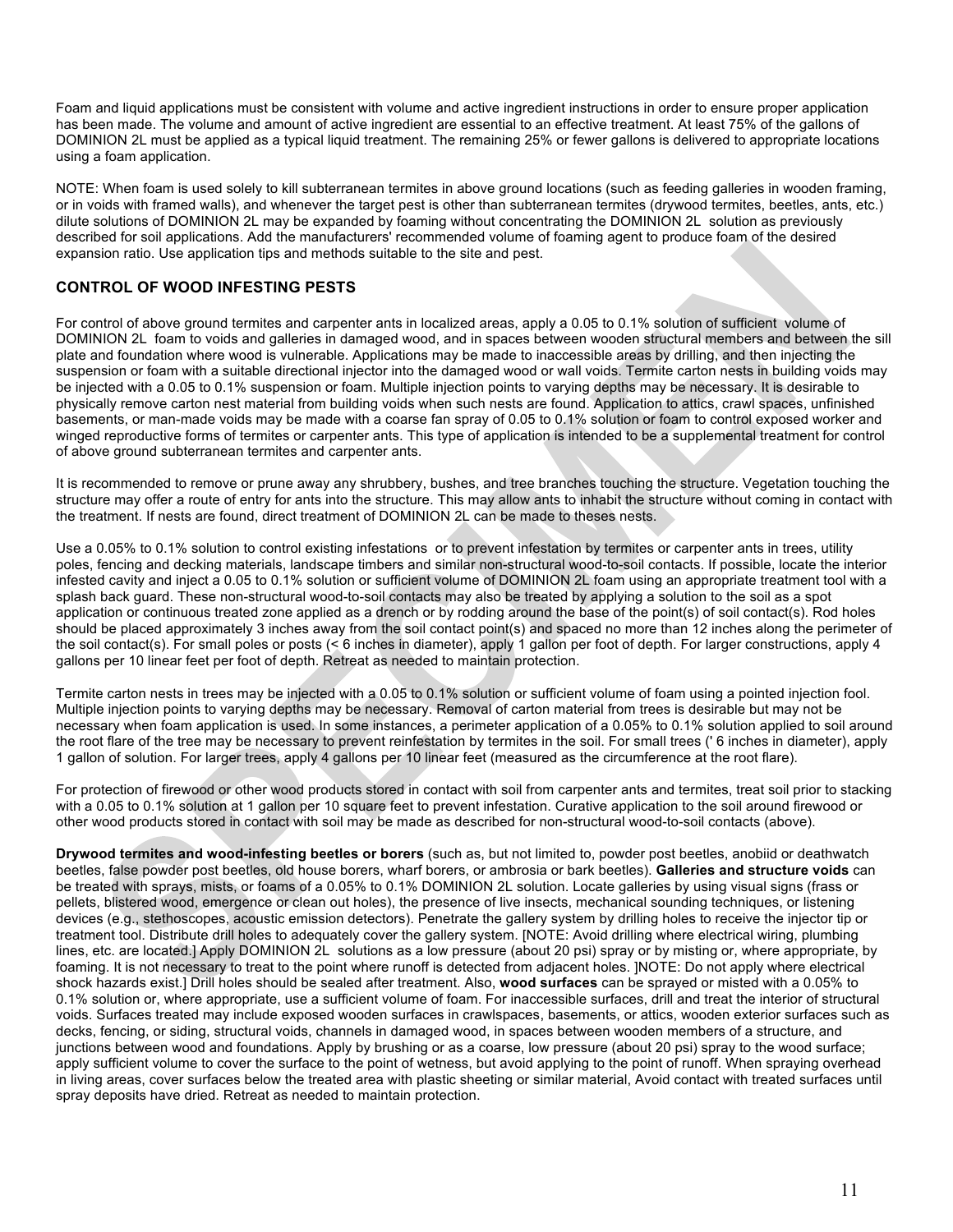**Localized treatment for carpenter bees:** Apply a 0.05% to 0.1% solution as a spray or mist, or sufficient volume of foam, directly into gallery entrance holes. Following treatment, entrance holes may be plugged with small pieces of steel wool or similar material.

## **RETREATMENT**

Retreatment for subterranean termites can only be performed if there is clear evidence of reinfestation or disruption of the treated zone due to construction, excavation, or landscaping and/or evidence of the breakdown of the termiticide treated zone in the soil. The vulnerable or reinfested areas may be retreated in accordance with application techniques described in this product's labeling. The timing and type of these retreatments will vary, depending on factors such as termite pressure, soil types, soil conditions and other factors which may reduce the effectiveness of the treated zone. Retreatment may be made as either a spot or complete treatment.

When a structure is not known to be reinfested and the treated zone is not disturbed, but where the structure was last treated five or more years ago, retreatment may be performed if, in the judgment of the applicator, it is necessary to ensure adequate protection of the structure. In determining the timing of any retreatment, the applicator should consider efficacy and/or degradation data and/or sitespecific conditions and previous experience that indicate a vulnerability of the structure to termite attack.

#### **Annual retreatment of the structure is prohibited unless there is clear evidence that reinfestation or treated zone disruption has occurred.**

When another registered termite control product/system is used as the primary treatment for prevention or control of subterranean termites and is applied to all label-specified areas, DOMINION 2L may be applied as a spot application in a secondary treatment to critical areas of the structure including plumbing and utility entry sites, bath traps, expansion joints, foundation cracks. The outside foundation wall, and areas of known or suspected activity at either a pre-construction or post-construction timing. These secondary treatments must be applied in amounts and concentration in accordance with label directions relevant to the treatment area(s) to receive the secondary treatment.

#### **PERIMETER PEST CONTROL**

**For control of ants in houses and other structures,** apply a 0.05 to 0.1% solution as a general surface, spot crack and crevice or wall void application. Apply to surfaces on buildings, porches, patios and other structures, around doors and windows, eaves or attic vents. Utility entry points, soffit areas and other exterior openings (including foundation cracks or drilled holes) where the pests enter the structure or where they crawl or hide. Spray into cracks and crevices. Spray, mist or foam into voids where these ants or their nests are present. Apply the volume of spray mist or foam sufficient to cover the area, but do not allow excessive dripping or run-off to occur from vertical or overhead surfaces.

Treat soil, turf or ground cover adjacent to the structure where ants are trailing or may find food or harborage. Apply to flower, shrub or ornamental plant beds adjacent to the structure where ants may find food or forage. To control ants tunneling in soil apply a 0.05% to 0.1% solution as a drench or soil injection at intervals to establish a continuous treated zone. Treat along the edge of walls, driveways or other hard surfaces where ants are tunneling beneath the surface.

Aerial Nests: If ant nests are located in tree hollows or non-structural wooden construction(e.g.; posts, fences, decks) treat the interior cavity and/or the nest site by injecting a 0.05%-0.01% solution as a spray mist, or sufficient volume of foam.

Apply in sufficient water to cover the foliage and soil area being treated. Maximum application is once per month to maintain control.

Do not allow residents or pets into the immediate area during the application or contact with treated areas until spray has dried. Interior applications for ant control are limited to spot, crack and crevice, or wall void applications only.

Do not use this product against native or imported fire ants, pharaoh or harvester ants.

**NOTE:** In instances of high pest pressures and quick knockdown or elimination at pest entry points is needed, additional treatments using DOMINION 2L with targeted applications of a pyrethroid such as TEMPO® SC ULTRA or SUSPEND®SC to doors and windows, utility entry points, and other places where these pests enter the structure may be made. Read and follow all label directions for use of this companion product.

#### **RESTRICTIONS**

- After treatment, plug and fill all holes drilled in concrete slab areas of the building with a suitable sealant.
- Do not apply solution until location of heat pipes, ducts, water and sewer lines and electrical conduits are known and identified. Caution must be taken to avoid puncturing and injection into the structural elements.
- Do not plant for the purpose of consumption, edible plants into the treated areas of soil.
- Do not contaminate public and private water supplies.
- Use anti-backflow equipment or an air gap on filling hoses.
- Consult State, Federal, or local authorities for information regarding the approved treatment practices for areas in close proximity to potable water supplies.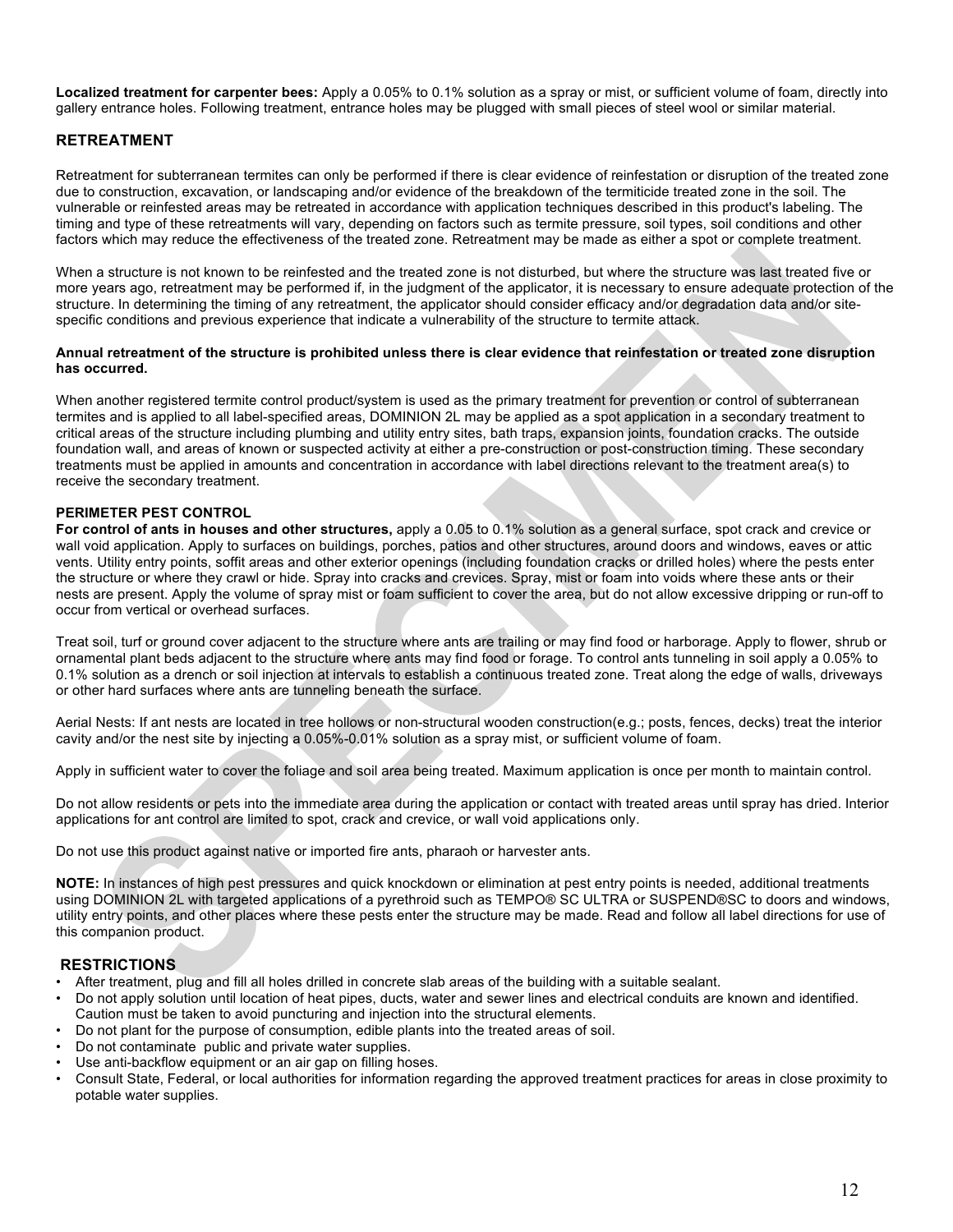## **APPLICATION ON TURFGRASS**

DOMINION 2L may be used to control listed insect pests on turf grass in home lawns, business and office complexes, shopping complexes, multi-family residential complexes, golf courses, airports, cemeteries, parks, playgrounds, and athletic fields. This product may not be used on sod farms.

DOMINION 2L controls the following soil inhabiting pests: Northern & Southern masked chafers, Cyclocephala borealis, C. immaculafa, and/or C. lurida; Asiatic garden beetle, Maladera castanea; European chafer, Rhizofroqus majalls; Green June beetle, Cotinis nitida; May or June beetle, Phyllophaga spp.; Japanese beetle, Popillia japonica; Oriental beetle, Anomala orientalis; Billbugs. Spherophorus spp.; Annual bluegrass weevil, Hyperodes spp.; Black turfgrass ataenius, Ataenius spretulus and Aphodius spp. European Crane Fly Tipula paludosa, and mole crickets, scapteriscus spp. DOMINION 2L can also be used for suppression of cutworms and chinch bugs.

For optimum control, make applications preceding or during the egg laying period of the target pest. The active ingredient in DOMINION 2L has enough residual activity so that applications can be made preceding the egg laying activity. Application timing can be based on historical monitoring of the site, previous records or experiences, current season adult trapping or other methods. Most favorable control will be achieved when applications are made prior to egg hatch of the target pests, followed by sufficient irrigation or rainfall to move the active ingredient through the thatch.

Do not make applications when turfgrass areas are waterlogged or the soil is saturated with water. Sufficient distribution of the active ingredient cannot be achieved under these conditions. The treated turf area must be in such a condition that the rainfall or irrigation will penetrate vertically in the soil profile. Applications cannot exceed a total of 1.6 pints (0.4 lb of active ingredient) per acre per year.

#### **APPLICATION EQUIPMENT FOR USE ON TURFGRASS**

Apply DOMINION 2L in sufficient water to provide adequate distribution in the treated area. The use of accurately calibrated equipment normally used for the application of turfgrass insecticides is required. Use equipment which will produce a uniform, coarse droplet spray, using a low pressure setting to eliminate off target drift. Check calibration periodically to ensure that equipment is working properly.

Do not apply through any irrigation system.

## **APPLICATIONS**

#### **TURF GRASSES**

| <b>PEST</b>                                                                                                                                                                                                                                                                                                     | <b>RATE</b>                                                                                   | <b>APPLICATION INSTRUCTIONS</b>                                                                                                                                                                                                        |
|-----------------------------------------------------------------------------------------------------------------------------------------------------------------------------------------------------------------------------------------------------------------------------------------------------------------|-----------------------------------------------------------------------------------------------|----------------------------------------------------------------------------------------------------------------------------------------------------------------------------------------------------------------------------------------|
| Larvae of:<br>Annual bluegrass<br>weevil<br>Asiatic garden beetle<br>Billbug<br>Black turf grass ataenius<br>Cutworms (suppression)<br>European chafer<br>European crane fly<br>Green June Beetle<br>Japanese beetle<br>Northern Masked chafer<br>Oriental beetle<br>Phyllophaga spp.<br>Southern masked chafer | 1.25 to 1.6 pt/A<br><b>or</b><br>$0.46$ to $0.6$ fl. oz.<br>(14 to 17 mL)<br>per 1000 sq. ft. | For best control of grubs, billbugs, annual bluegrass weevil, and European<br>Crane Fly, apply prior to egg hatch of the target pest. Read <b>APPLICATION</b><br><b>EQUIPMENT</b> section of this label.                               |
| Chinch bugs (suppression)<br>Mole crickets                                                                                                                                                                                                                                                                      | 1.6 pt $/A$<br>or<br>$0.6$ fl. oz. $(17 \text{ mL})$<br>per 1000 sq. ft.                      | For suppression of chinch bugs, apply before hatching of the first instar<br>nymphs.<br>To control mole crickets apply before or during the peak egg hatch period.<br>Follow label instructions for other insecticides if tank-mixing. |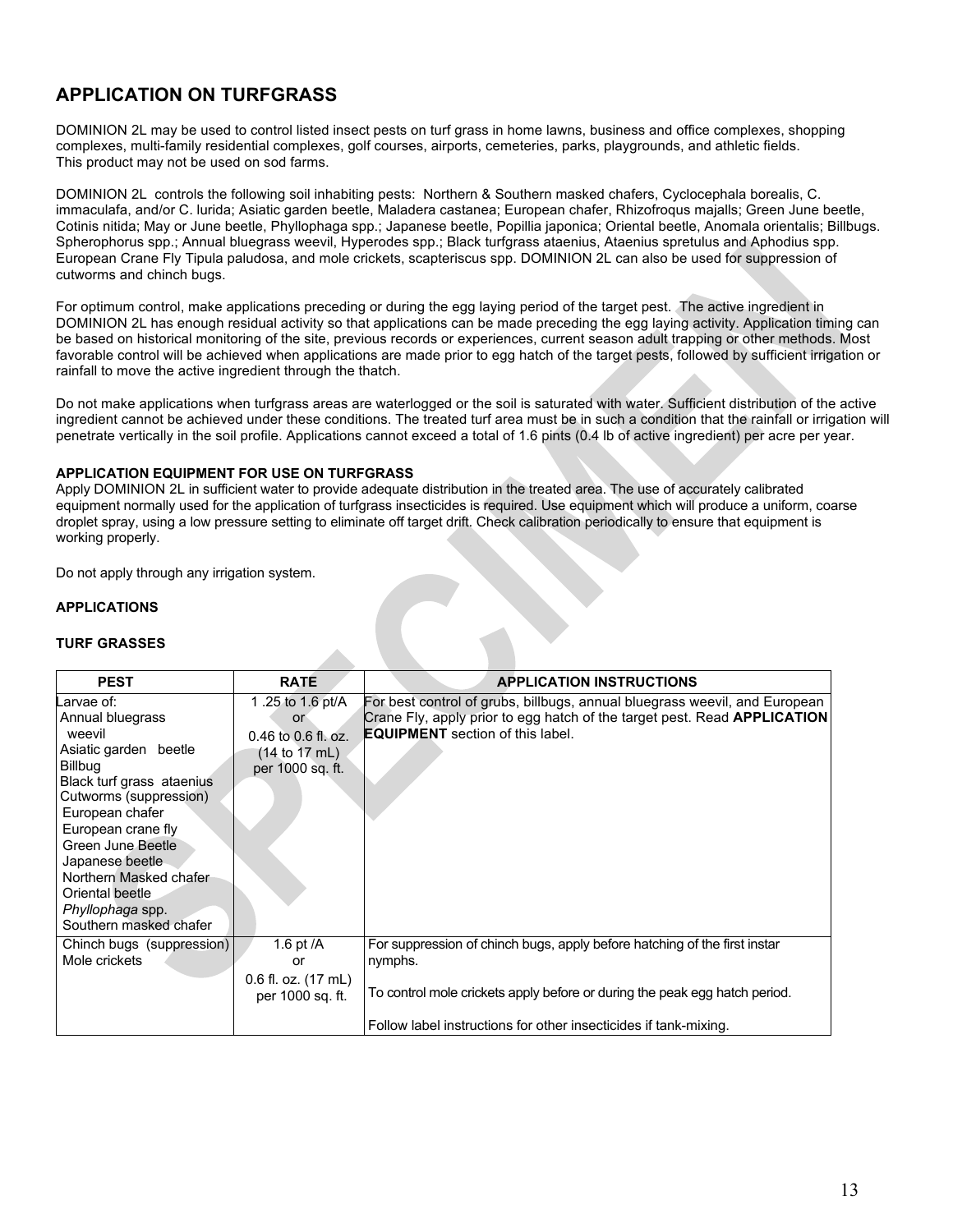Consult your local turf, state Agricultural Experiment Station, or State Extension Service Specialists for more specific information regarding timing of application.

### **Restrictions**

- **I**rrigation or rainfall must occur within 24 hours after application to move the active ingredient through the thatch.
- Do not apply more than 1.6 pt (0.4 lb of active ingredient) per acre per year.
- Do not mow turf or lawn area until after sufficient irrigation or rainfall has occurred so that uniformity of application will not be affected.
- Do not allow this product to contact plants in bloom if bees are foraging in the treatment area.

## **APPLICATION TO ORNAMENTALS**

DOMINION 2L is for use on ornamentals in commercial and residential landscapes and interior plantscapes. DOMINION 2L is a systemic product and will be taken up into the plant system from root uptake. To assure optimum effectiveness, the product must be placed where the growing portion of the target plant can absorb the active ingredient. The addition of a nitrogen containing fertilizer, where applicable, into the solution may enhance the uptake of the active ingredient. Application can be made by foliar application or soil applications; including soil injection, drenches, and broadcast sprays. Foliar applications offer locally systemic activity against insect pests.

When making soil applications to plants with woody stems, systemic activity will be delayed until the active ingredient is taken up throughout the plant. In some cases, this translocation delay could take 60 days or longer. For this reason, treat prior to anticipated pest infestation to achieve optimum levels of control.

For outdoor ornamentals, applications cannot exceed a total of 1.6 pints (0.4 lb of active ingredient) per acre per year.

#### **Ant Management Programs**

Use DOMINION 2L to control aphids, scale insects, mealybugs and other sucking pests on ornamentals to limit the honeydew available as a food source for ant populations. DOMINION 2L applications can be then be supplemented with residual sprays, bait placements or other ant control tactics to further reduce the pest population.

#### **Not for use in commercial greenhouses, nurseries, or on grass grown for seed, or on commercial fruit and nut trees.**

**Do not apply this product, by any application method to linden, basswood, or other Tilia species.**

## **APPLICATION EQUIPMENT FOR FOLIAR APPLICATIONS**

DOMINION 2L mixes readily with water and may be used in many types of application equipment. Mix product with the required amount of water and apply as desired dependent upon the selected use pattern.

When making foliar applications on hard to wet foliage such as holly, pine, or ivy, the addition of a spreader/ sticker is recommended. If concentrate or mist type spray equipment is used, an equivalent amount of product must be used on the area sprayed, as would be used in a dilute application.

DOMINION 2L has been found to be compatible with commonly used fungicides, miticides, liquid fertilizers, and other commonly used insecticides. Check physical compatibility using the correct proportion of products in a small jar test if local experience is unavailable.

Do not apply through any irrigation system.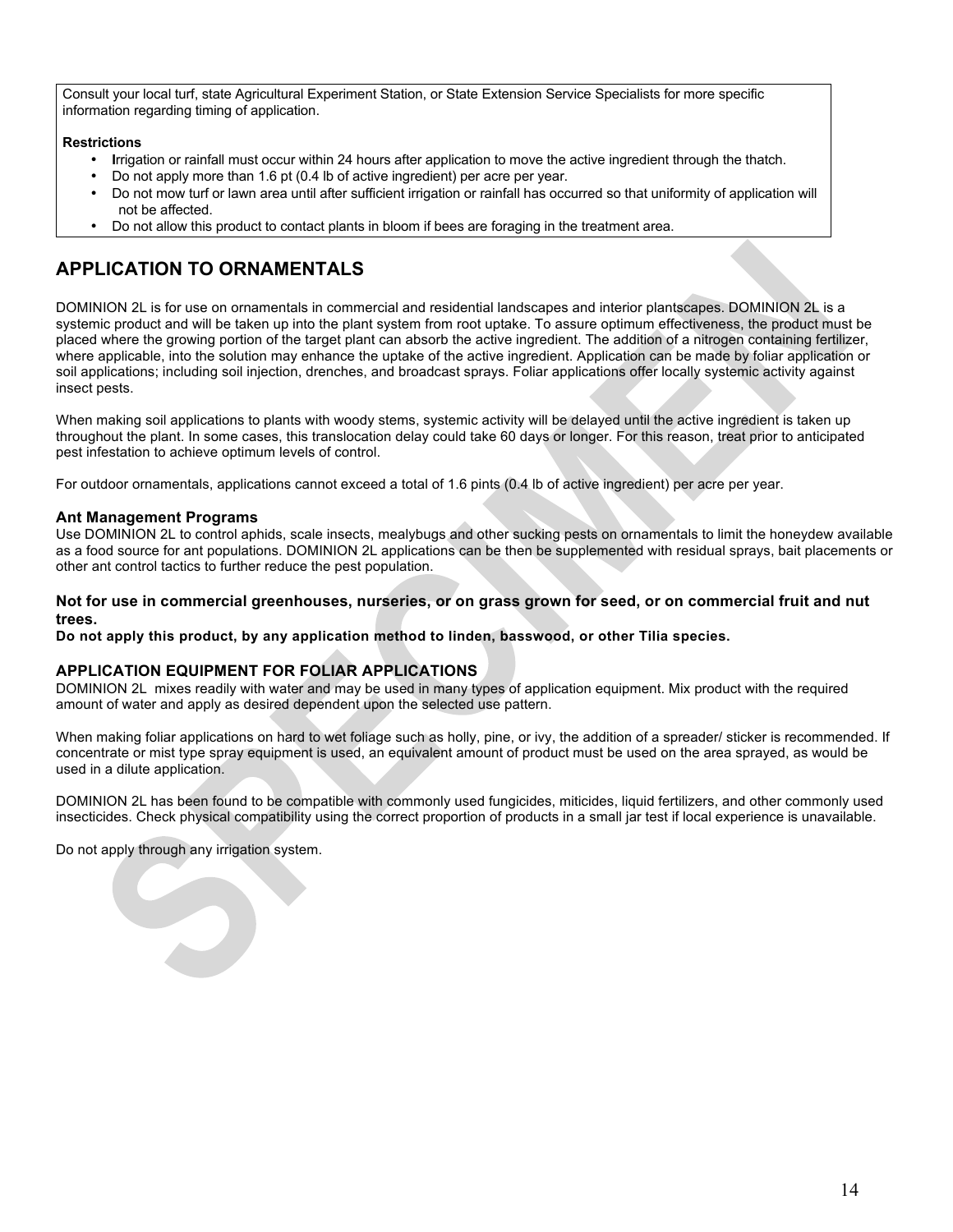## **APPLICATIONS FOR USE ONLY IN AND ON INDUSTRIAL AND COMMERCIAL BUILDING SITES AND RESIDENTIAL AREAS.**

| <b>SITE</b>                                                                                                                | <b>PEST</b>                                                                                                                                                                                                                                                              | <b>RATE</b>                                                                     | <b>APPLICATION INSTRUCTIONS</b>                                                                                                                                                                                                                                                                                                                                                     |
|----------------------------------------------------------------------------------------------------------------------------|--------------------------------------------------------------------------------------------------------------------------------------------------------------------------------------------------------------------------------------------------------------------------|---------------------------------------------------------------------------------|-------------------------------------------------------------------------------------------------------------------------------------------------------------------------------------------------------------------------------------------------------------------------------------------------------------------------------------------------------------------------------------|
| Trees<br><b>Shrubs</b><br>Evergreens<br><b>Flowers</b><br>Foliage plants<br><b>Groundcovers</b><br>Interior<br>plantscapes | Adelgids<br>Aphids<br>Japanese beetles<br>Lace bugs<br>Leaf beetles (including elm and<br>viburnum leaf beetles)<br>Leafhoppers (including glassy-<br>winged sharpshooter)<br>Mealybugs<br><b>Psyllids</b><br>Sawfly Larvae<br>Thrips (suppression)<br><b>Whiteflies</b> | 1.5 fl. oz. (45 mL)<br>per 100 gal of water                                     | <b>Foliar Applications: Begin</b><br>applications before the onset of high pest<br>populations and reapply as needed.                                                                                                                                                                                                                                                               |
|                                                                                                                            | White grub larvae<br>(such as Japanese beetle<br>larvae, Chafers, Phyllophaga<br>spp. Asiatic garden beetle,<br>Oriental beetle)                                                                                                                                         | $0.46$ to $0.6$ fl. oz.<br>$(14 \text{ to } 17 \text{ mL})$<br>per 1000 sq. ft. | <b>Broadcast Applications:</b> Use enough water to<br>mix the product and thoroughly apply to the<br>treatment area. Do not use less than 2 gallons<br>of water per 1000 sq ft. Irrigate after application<br>to incorporate DOMINION 2L into the upper<br>soil layer.<br>For additional use directions, refer to the<br><b>FLOWERS and GROUND COVERS</b> section of<br>this label. |

## **SOIL INJECTION\* AND SOIL DRENCH APPLICATIONS IN AND ON INDUSTRIAL AND COMMERCIAL BUILDING SITES, RESIDENTIAL AREAS, AND STATE, NATIONAL AND PRIVATE WOODED AND FORESTED AREAS. \*No Soil injection Applications Allowed in Nassau or Suffolk Counties of New York.**

**\*Do not apply more than 1.6 pints (0.4Ib of active ingredient per acre per year**

| <b>PEST</b>                                                                                                                                                                                                                                                                                                                                                              | <b>SITE/RATE</b>                                                 | <b>APPLICATION INSTRUCTIONS</b>                                                                                                                                                                                                                                                                                                                                                                                                                                                                                                                                                                                                                                                                                                                                                                            | <b>REMARKS</b>                                                                                                                                                                                                                                                                                                                                                                                                                                                |
|--------------------------------------------------------------------------------------------------------------------------------------------------------------------------------------------------------------------------------------------------------------------------------------------------------------------------------------------------------------------------|------------------------------------------------------------------|------------------------------------------------------------------------------------------------------------------------------------------------------------------------------------------------------------------------------------------------------------------------------------------------------------------------------------------------------------------------------------------------------------------------------------------------------------------------------------------------------------------------------------------------------------------------------------------------------------------------------------------------------------------------------------------------------------------------------------------------------------------------------------------------------------|---------------------------------------------------------------------------------------------------------------------------------------------------------------------------------------------------------------------------------------------------------------------------------------------------------------------------------------------------------------------------------------------------------------------------------------------------------------|
| Adelgids<br>Aphids<br>Armored scales<br>(suppression)<br><b>Black vine weevil</b><br>Larvae<br>Eucalyptus<br>longhorned borer<br>Flatheaded borer<br>(including)<br>bronze birch and<br>alder borer)<br>Japanese beetles<br>Lace bugs<br>Leaf beetles<br>(including elm and<br>viburnum leaf<br>beetles)<br>Leafhoppers<br>(including glassy-<br>winged<br>sharpshooter) | <b>TREES</b><br>12 mL) per inch of<br>trunk diameter<br>(D.B.H.) | <b>SOIL INJECTION:</b><br>Grid System: Space holes in a grid pattern<br>$0.1$ to 0.4 fl. oz. (3 to on 2.5 foot centers, extending to the drip line<br>of the tree.<br>Circle System: Apply in holes evenly<br>spaced in circles, (use more than one circle<br>dependent upon the size of the tree) beneath<br>the drip line of the tree extending in from that<br>line.<br><b>Basal System:</b> Space injection holes evenly<br>around the base of the tree trunk no more<br>than 6 to 12 inches out from the base.<br><b>Soil Drench:</b> Apply uniformly as a drench<br>around the base of the tree in not less than 10<br>gallons of water per 1000 square feet. Direct<br>application to the root area. Remove plastic or<br>any other barrier that will stop solution from<br>reaching the root zone. | Use enough water to mix the product<br>and inject an equal amount of solution<br>in each hole. Use low pressure and<br>sufficient solution for distribution of the<br>liquid into the treatment area. Keep the<br>treated area moist for 7 to 10 days.<br>Do not use less than 4 holes per tree.<br><b>For Control of Specified</b><br><b>Borers: Trees with existing</b><br>insect damage and stress may<br>not recover after treatment with<br>DOMINION 2L. |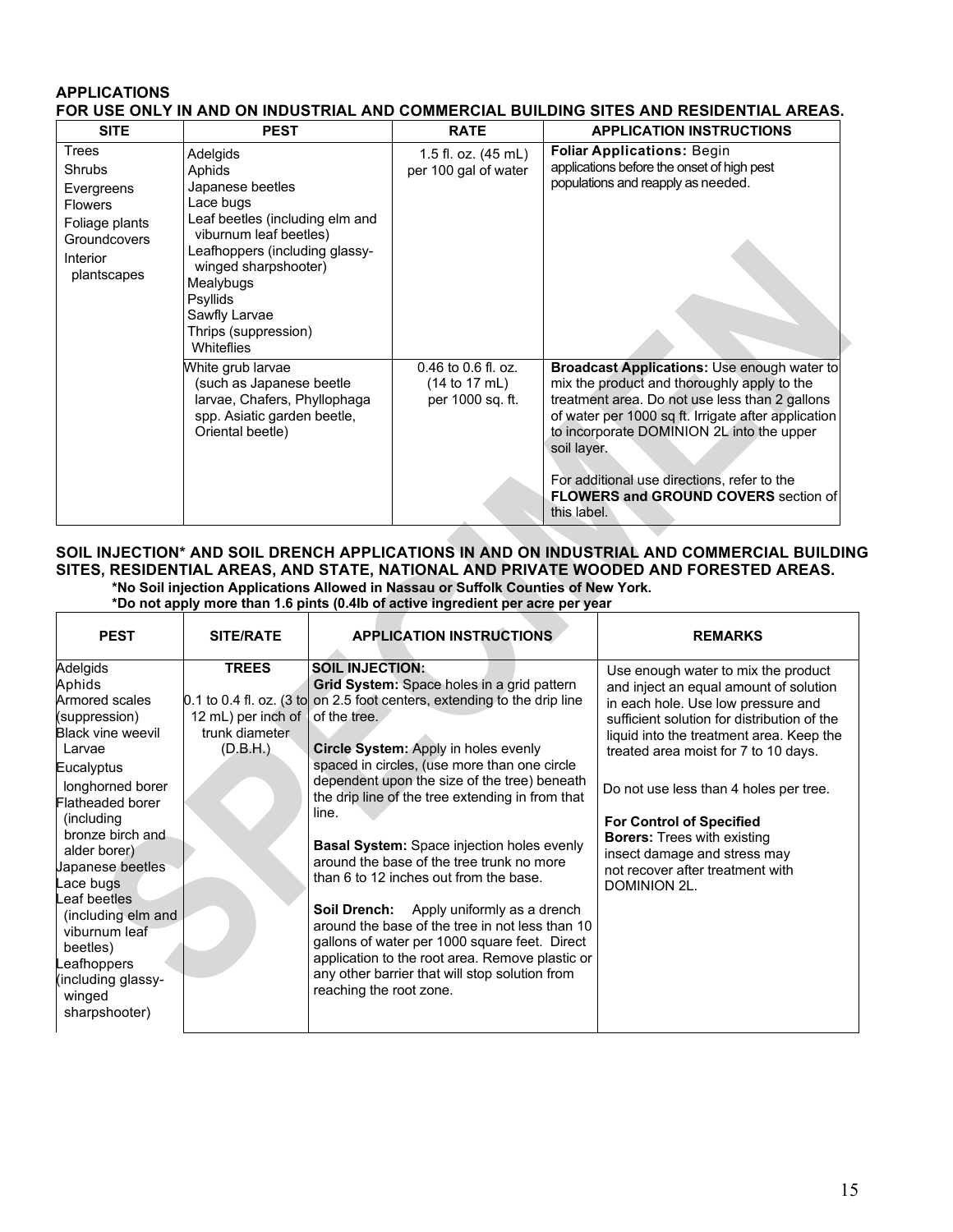| Leafminers<br>Mealybugs<br>Pine tip moth larvae<br>Psyllids<br>Royal palm bugs<br>Sawfly larvae<br>Soft scales<br><b>Thrips</b><br>(suppression)<br>White grub larvae<br><b>Whiteflies</b> | <b>SHRUBS</b><br>0.1 to 0.2 fl. oz. (3)<br>to 6 mL) per foot of<br>shrub height                            | <b>Soil Injection:</b> Apply at the labeled dosage<br>to each plant.<br>Soil Drench: Apply uniformly as a drench<br>around the base of the tree in not less than 10<br>gallons of water per 1000 square feet. Direct<br>application to the root area. Remove plastic or<br>any other barrier that will stop solution from<br>reaching the root zone. | Use enough water to mix the product and<br>inject an equal amount of solution in each<br>hole. Use low pressure and sufficient<br>solution for distribution of the liquid into<br>the treatment area. Keep the treated area<br>moist for 7 to 10 days.<br>Do not use less than 4 holes per shrub. |
|--------------------------------------------------------------------------------------------------------------------------------------------------------------------------------------------|------------------------------------------------------------------------------------------------------------|------------------------------------------------------------------------------------------------------------------------------------------------------------------------------------------------------------------------------------------------------------------------------------------------------------------------------------------------------|---------------------------------------------------------------------------------------------------------------------------------------------------------------------------------------------------------------------------------------------------------------------------------------------------|
|                                                                                                                                                                                            | <b>FLOWERS AND</b><br><b>GROUNDCOVERS</b><br>$0.46$ to $0.6$ fl. oz.<br>$(14 to 17 mL)$ per<br>1000 sq. ft | Apply as a broadcast treatment before or after planting, or apply prior to bloom or after all<br>flower petals have fallen off for established plants. Mix into soil. Irrigate thoroughly after<br>application.                                                                                                                                      |                                                                                                                                                                                                                                                                                                   |

## **FOLIAR APPLICATIONS FOR USE ONLY IN AND ON RESIDENTIAL AREAS**

| <b>POME FRUITS</b><br><b>Aphids (except Wooly</b><br>Apply labeled dosage as foliar spray as needed after petal-fall is<br>apple aphid)<br>complete.<br><b>Apple</b><br>1.5 fl oz (45 mL)<br><b>Leafhoppers (including</b><br>Crabapple<br>per 100 gal<br>glassy-winged<br>For control of rosy apple aphid, apply prior to leafrolling caused by<br>Loquat<br>or<br>Mayhaw<br>sharpshooter)<br>the pest.<br>6.0 fl $oz/A$ <sup>1</sup><br>Leafminer<br>Pear<br>Pear (oriental)<br>Mealybugs*<br>For first generation leafminer control, make first application as soon<br>San Jose scale*<br>as petal-fall is complete. Greatest leafminer control will result from<br>Quince<br>the earliest possible application. For second and succeeding<br>generations of leafminer, optimal control is obtained from<br>applications made early in the adult flight against egg and early<br>instar larvae. A second application may be required 10 days later if<br>severe pressure continues or if generations are overlapping. A |
|----------------------------------------------------------------------------------------------------------------------------------------------------------------------------------------------------------------------------------------------------------------------------------------------------------------------------------------------------------------------------------------------------------------------------------------------------------------------------------------------------------------------------------------------------------------------------------------------------------------------------------------------------------------------------------------------------------------------------------------------------------------------------------------------------------------------------------------------------------------------------------------------------------------------------------------------------------------------------------------------------------------------------|
| single application may result in suppression only. DOMINION 2L<br>will not control late stage larvae.<br>For San Jose Scale, time applications to the crawler stage. Treat<br>each generation.<br>For late season (preharvest) control of leafhopper species, apply<br>DOMINION 2L while most leafhoppers are in the nymphal stage.<br>For control of mealybugs, ensure good spray coverage of the trunk<br>and scaffolding limbs or other resting sites of the mealybug.<br>Do not apply more than 6.0 fluid ounces per acre in a single<br>application. Do not make more than 5 applications.<br>Allow 10 or more days between applications. Allow at least 7 days<br>between last application and harvest.<br>* Not for use in California for control on pears.                                                                                                                                                                                                                                                         |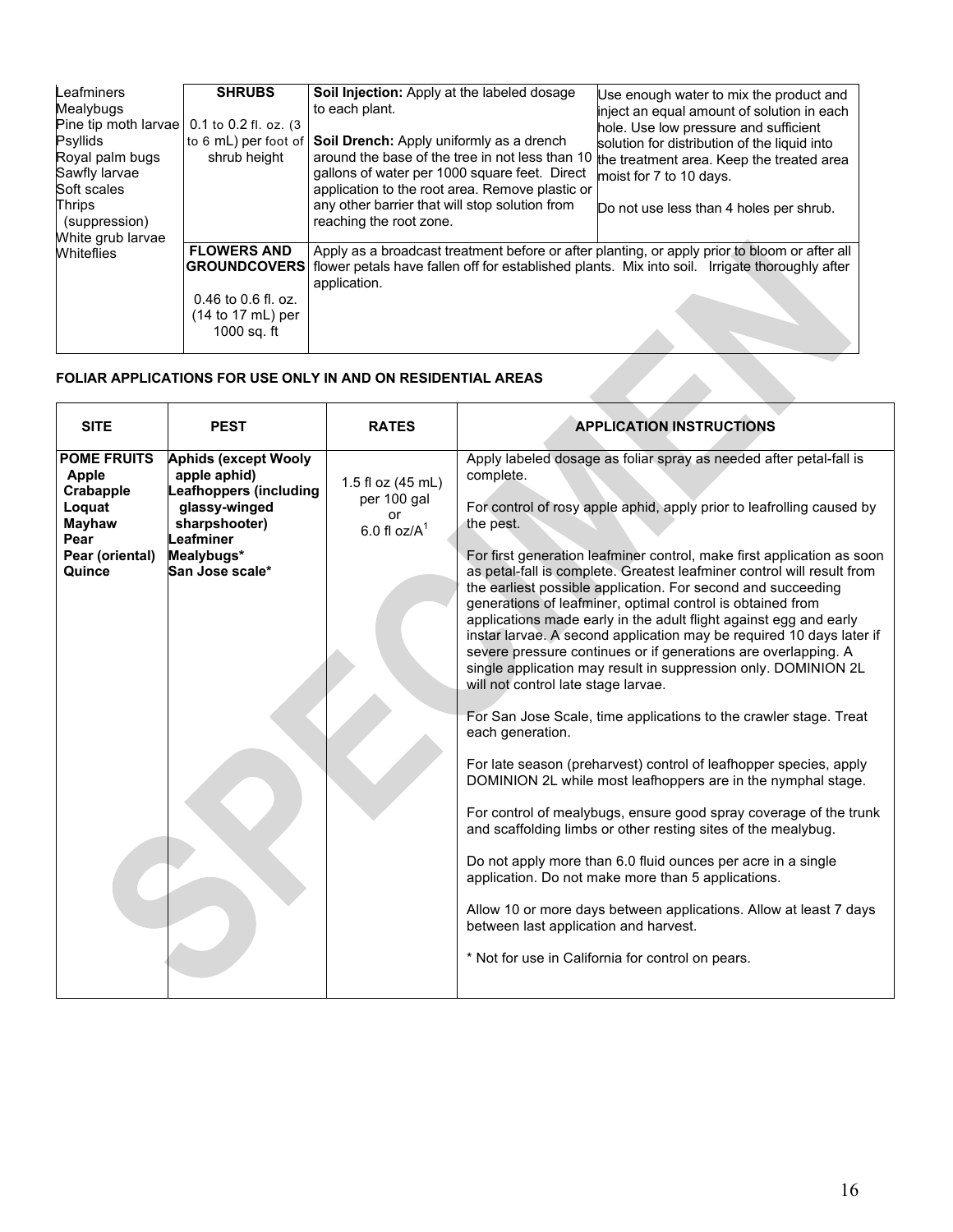| Pecan* | Yellow pecan aphid<br><b>Black margined aphid</b><br>Pecan leaf phylloxera<br>Pecan spittlebug<br>Pecan stem phylloxera | 1.5 fl. oz. (45 mL)<br>per 100 gal<br>or<br>6.0 fl. oz./ $A^1$ | Make foliar applications as pests begin to build before populations<br>become extreme. Two applications at a 10 to 14 day interval may be<br>required to achieve control. Scout and retreat if needed.<br>Thorough uniform coverage of foliage is necessary for optimal<br>control. Addition of an organosilicone-based spray adjuvant at a rate<br>not to exceed the adjuvant manufacturer's specified use rate may<br>improve coverage.<br>Do not apply more than a total of 18.0 fluid ounces of DOMINION 2L<br>per acre per year. Do not make more than 3 applications.<br>Allow 10 or more days between applications.<br>* Use on pecans not permitted in California unless directed by state<br>specific 24(c) supplemental labeling. |
|--------|-------------------------------------------------------------------------------------------------------------------------|----------------------------------------------------------------|---------------------------------------------------------------------------------------------------------------------------------------------------------------------------------------------------------------------------------------------------------------------------------------------------------------------------------------------------------------------------------------------------------------------------------------------------------------------------------------------------------------------------------------------------------------------------------------------------------------------------------------------------------------------------------------------------------------------------------------------|
|        | on a standard of 400 gallons of dilute spray solution per acre for large trees.                                         |                                                                | The amount of DOMINION 2L required per acre will depend on tree size and volume of foliage present. The rate per acre is based                                                                                                                                                                                                                                                                                                                                                                                                                                                                                                                                                                                                              |

#### **FOLIAR APPLICATIONS FOR USE ONLY IN AND ON INDUSTRIAL AND COMMERCIAL BUILDING SITES AND RESIDENTIAL AREAS.** z.

| <b>CROP</b> | <b>PEST</b>                                                        | <b>RATE</b>                                                                                  | <b>APPLICATION INSTRUCTIONS</b>                                                                                                                                                                                                                                                       |
|-------------|--------------------------------------------------------------------|----------------------------------------------------------------------------------------------|---------------------------------------------------------------------------------------------------------------------------------------------------------------------------------------------------------------------------------------------------------------------------------------|
| Grapes      | Leafhoppers (including<br>glassy-winged sharpshooter)<br>Mealybugs | 1.5 fl. oz. $(45 \text{ mL})$<br>per 100 gal<br>or.<br>$3.0$ fl. oz/A<br>$(90 \text{ mL/A})$ | Apply specified dosage as a foliar spray using 200<br>gallons of water per acre. Do not apply more than a total<br>of 6.0 ounces of DOMINION 2L per acre per year.<br>Allow at least 14 days between applications. Applications<br>may be applied up to and including day of harvest. |

### **RESTRICTIONS**

• Do not graze treated areas or use clippings from treated areas for feed or forage.

• Avoid runoff or puddling of irrigation water following application. Keep children and pets off treated area until dry.

• Do not apply DOMINION 2L to areas which are water logged or saturated, which will not allow penetration into the root zone of the plant.

• Do not apply more than 1.6 pt (0.4 lb of active ingredient) per acre per year.

• Do not apply this product, by any application method to linden, basswood, or other *Tilia* species.

Treated areas may be replanted with any crop specified on an imidacloprid label, or with any crop for which a tolerance exists for the active ingredient.

For crops not listed on an imidacloprid label, or for crops for which no tolerances for the active Ingredient have been established, a 12 month plant-back interval must be observed.

## **STORAGE AND DISPOSAL**

Do not contaminate water, food or feed by storage or disposal.

**Pesticide Storage and Spill Procedures:** Store upright at room temperature. Avoid exposure to extreme temperatures. In case of spillage or leakages, soak up with an absorbent material such as sand, sawdust, earth, Fuller's earth, etc. Dispose of with chemical waste.

**Pesticide Disposal:** Pesticide, spray mixture or rinse water that cannot be used according to label instructions must be disposed of at or by an approved waste disposal facility.

#### **Container Handling Disposal:**

For Containers equal to or less than 5 Gallons : **Nonrefillable container. Do not reuse or refill this container. Clean container promptly after emptying. Triple rinse as follows: Empty the remaining contents into application equipment or a mix tank and drain for 10 seconds after the flow begins to drip. Fill the container ¼ full with water and recap. Shake for 10 seconds. Pour rinsate into application equipment or a**